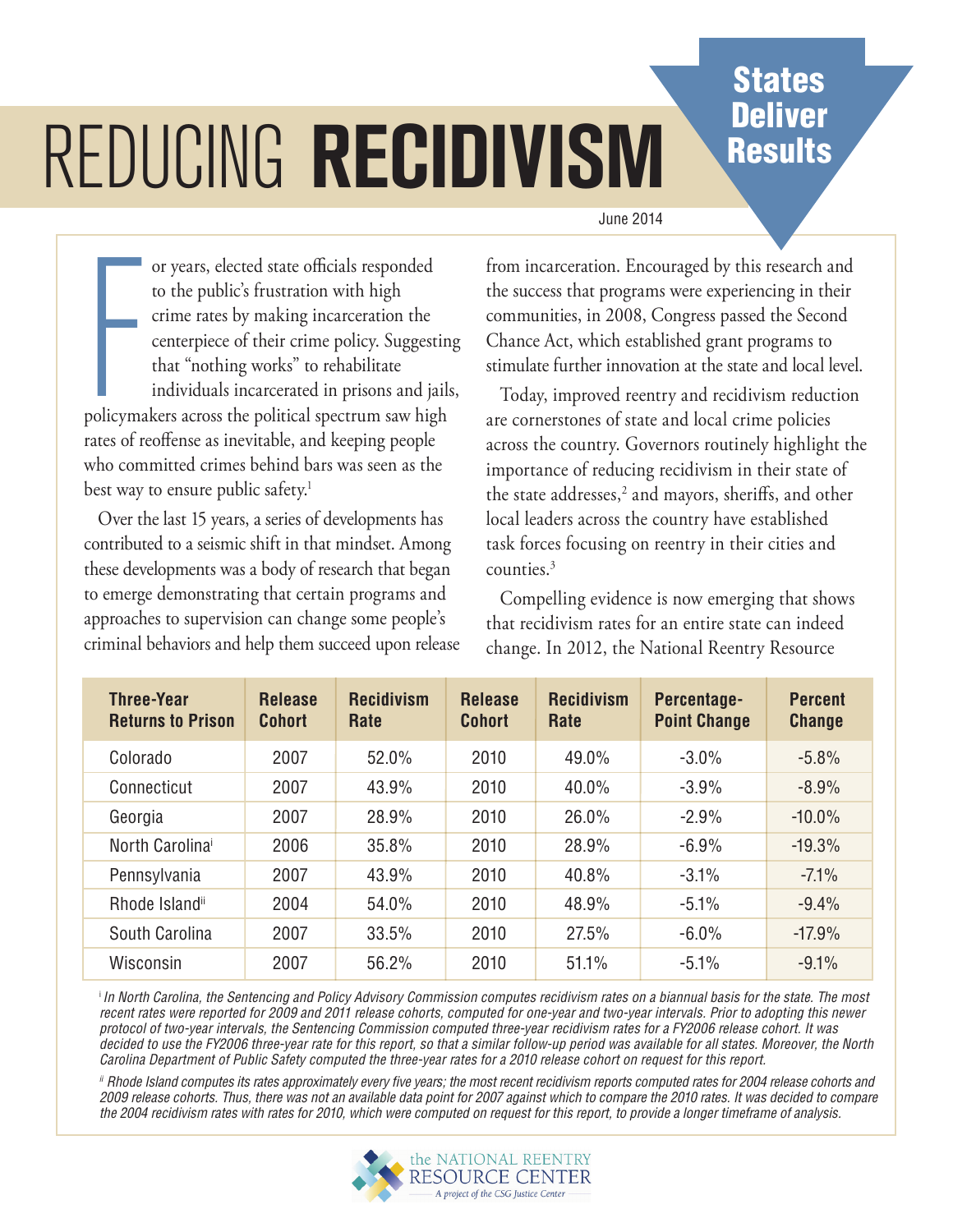| <b>Recidivism</b><br><b>Reductions</b> | <b>Percentage-Point</b><br><b>Change in Three-</b><br><b>Year Recidivism</b><br><b>Rates</b> | <b>Percentage</b><br><b>Change in Three-</b><br><b>Year Recidivism</b><br><b>Rates</b> | <b>Number of</b><br><b>Inmates</b><br><b>Released in</b><br>2010 | <b>Number Fewer</b><br><b>Returned to Prison</b><br>for the 2010<br><b>Release Group</b> |
|----------------------------------------|----------------------------------------------------------------------------------------------|----------------------------------------------------------------------------------------|------------------------------------------------------------------|------------------------------------------------------------------------------------------|
| Colorado                               | $-3.0\%$                                                                                     | $-5.8%$                                                                                | 11,033                                                           | 331                                                                                      |
| Connecticut                            | $-3.9%$                                                                                      | $-8.9%$                                                                                | 15,536                                                           | 606                                                                                      |
| Georgia                                | $-2.9%$                                                                                      | $-10.0\%$                                                                              | 21,874                                                           | 634                                                                                      |
| North Carolina                         | $-6.9%$                                                                                      | $-19.3%$                                                                               | 25,467                                                           | 1,757                                                                                    |
| Pennsylvania                           | $-3.1%$                                                                                      | $-7.1\%$                                                                               | 18,417                                                           | 571                                                                                      |
| Rhode Island                           | $-5.1%$                                                                                      | $-9.4%$                                                                                | 2,596                                                            | 132                                                                                      |
| South Carolina                         | $-6.0\%$                                                                                     | $-17.9%$                                                                               | 12,744                                                           | 765                                                                                      |
| Wisconsin                              | $-5.1%$                                                                                      | $-9.1%$                                                                                | 15,237                                                           | 777                                                                                      |

Center (NRRC) highlighted seven states that had achieved reductions in three-year recidivism rates for 2005 to 2007 releases.<sup>4</sup> In this report, the NRRC highlights eight additional states that have lowered their recidivism rates: Colorado, Connecticut, Georgia, North Carolina, Pennsylvania, Rhode Island, South Carolina, and Wisconsin.

This report focuses on statewide recidivism data for adults released in 2007 and 2010 with a threeyear follow-up period, offering a current snapshot of criminal justice outcomes in these states. The data are as reported by the states to the Council of State Governments Justice Center following various methodologies used by the states as noted below. The data highlighted from these states do not represent a statistical sampling and cannot be used to propose findings related to national recidivism rates.

The information presented here, however, has national value for three reasons. First, the data in this report (which follows release cohorts through 2013) are more recent than those in any other report examining recidivism in multiple states. For example, the most recent federal reports on recidivism analyzed outcomes for adults released in 2005 and followed them through 2010.<sup>5</sup> Second, the report highlights an interesting cross-section of states representing different regions of the United States, sizes of prison populations, and correctional systems (two of the states have a unified system, combining what are traditionally separate state prison and county jail systems into one system operated at the state level). Third, the data presented here and in the NRRC's 2012 report demonstrate that it is possible for states to achieve significant statewide reductions in their recidivism rates. While these reports focus on recidivism reductions in the past six years, a comparison of recidivism rates for at least some of these states over a longer period of time would demonstrate even larger reductions.

The declines in recidivism rates highlighted in this report have occurred while these states have each experienced declines in incarceration rates and crime rates. (See appendix for incarceration and crime data.)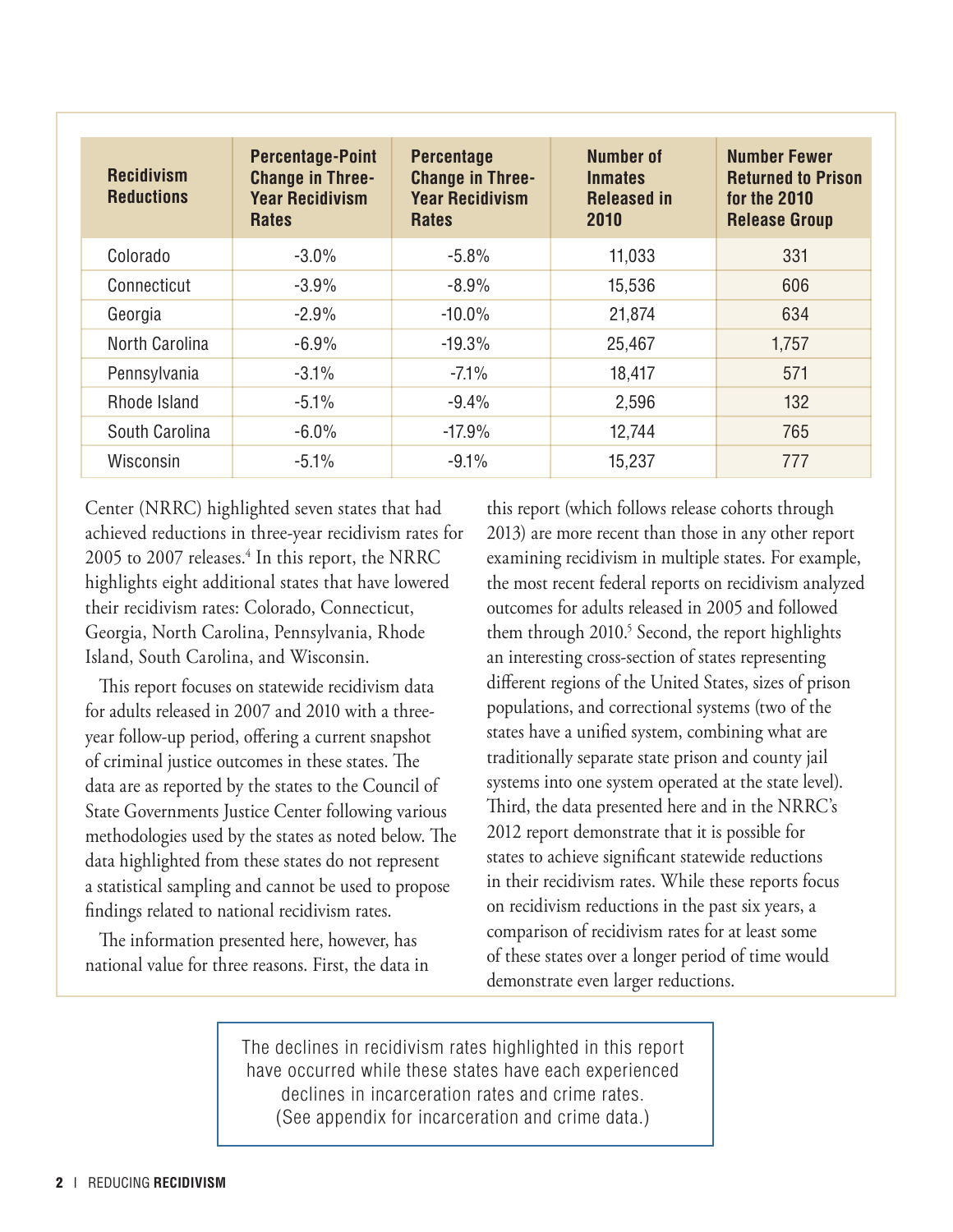#### Comparing Recidivism Rates

Data provided in this report compare the change in an individual state's recidivism rate from one period to another. This brief does not compare one state's recidivism rate to another state's recidivism rate for several reasons. First, each state has its own definition of recidivism and its own methodology for calculating recidivism.<sup>6</sup> For example, some state measurements of recidivism account only for reincarceration, while others include reconvictions that do not result in a prison or jail sentence. Furthermore, states differ in their definitions of "reincarceration." For example, Pennsylvania and South Carolina both define recidivism as a return to the custody of the state Department of Corrections. In Pennsylvania, however, state custody may include prison, county jail, or a Parole Violator Center, whereas state custody in South Carolina is defined as a prison sentence of more than 90 days. (See citations throughout this report for each state's definition of and methodology for calculating recidivism.)

Another factor that makes comparing recidivism rates across states problematic is the distinct composition of each state's prison population. For instance, a state that sentences to prison large numbers of people who are at low risk of reoffending will logically have a lower recidivism rate than a state that uses its prison facilities for people who are at higher risk of reoffending.

The organization of a state's correctional system can also influence its recidivism rates, as is the case for Connecticut and Rhode Island, which operate unified correctional systems where all individuals are under the state's jurisdiction rather than separate state prison and county jail systems.

| Three-year recidivism<br>rate for 2007 prison<br>releases | Three-year recidivism<br>rate for 2010 prison<br><b>releases</b> | $\mathbf C$ olorado $^7$ |        |             |        |        |        |  |
|-----------------------------------------------------------|------------------------------------------------------------------|--------------------------|--------|-------------|--------|--------|--------|--|
| 52.0 percent                                              |                                                                  | 49.0 percent             |        | 5.8 percent |        |        |        |  |
|                                                           | 2007                                                             | 2008                     | 2009   | 2010        | 2011   | 2012   | 2013   |  |
| <b>Prison Population</b>                                  | 22,519                                                           | 22,989                   | 23,186 | 22,860      | 22,610 | 21,037 | 20,134 |  |
| <b>Admissions to Prison</b>                               | 10,625                                                           | 11,038                   | 10,992 | 10,704      | 9.935  | 9.116  | 9,620  |  |
| <b>Releases from Prison</b>                               | 10,110                                                           | 10,565                   | 10,803 | 11,033      | 10,161 | 10,657 | 10,506 |  |

Because of these and other factors, comparing recidivism rates from state to state is discouraged.

In 2007, Colorado was experiencing high rates of recidivism and one of the fastest-growing corrections populations in the United States. To address these and other concerns, state lawmakers established the Colorado Commission on Criminal and Juvenile Justice (CCJJ) to conduct a comprehensive analysis of the state's sentencing and corrections policies, with reentry as one of its primary initiatives. The CCJJ issued a report in 2008<sup>8</sup> based on its findings, and many of the commission's policy recommendations have since been enacted. The work of the commission now focuses on evidence-based recidivism-reduction initiatives in addition to promoting the cost-effective use of criminal justice funds. State agencies have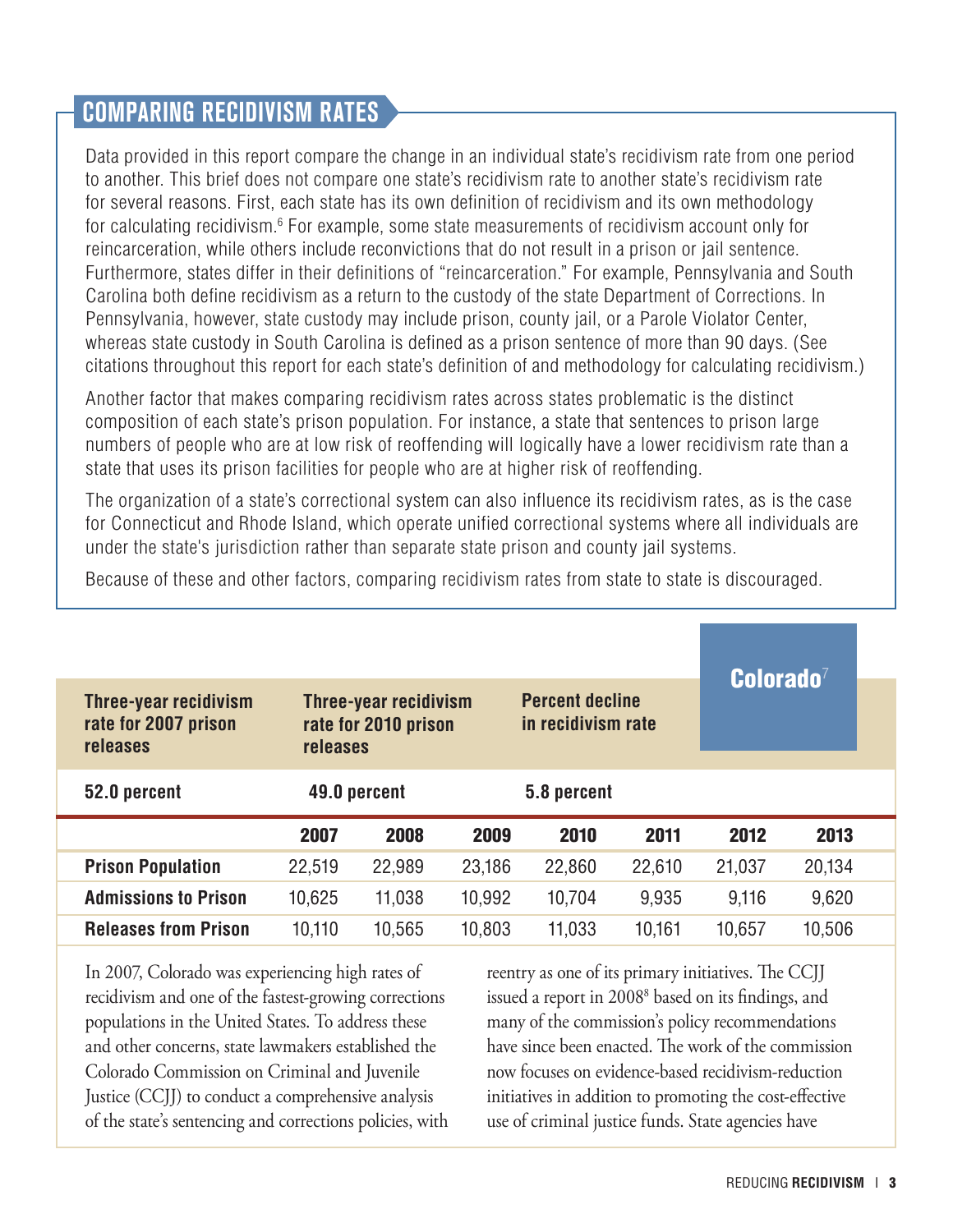received a total of eight Second Chance Act awards to further support reentry initiatives.

State officials point to these and other efforts that incorporated the following strategies and have contributed to the state's reduction in recidivism:

■ *Investing in community-based treatment.* In 2010, the state reclassified certain substance use and possession offenses, reducing the length of sentence associated with these offenses. The first year this law went into effect, it generated \$1.4 million in savings for the Colorado Department of Corrections (CDOC), which the state reinvested in mental health and substance use treatment programs in the state. That same year, lawmakers reduced the length of time that certain adults under parole supervision (including those at low or medium risk of reoffense) can serve in prison when they violate the conditions of their parole. More than \$4.5 million in savings generated through this change in policy was invested into mental health and substance use treatment and other individualized services for people on parole.

■ *Promoting continuity of care from incarceration to the community.* CDOC continues to work toward ensuring that individuals in administrative segregation are not released directly to the community and, instead, move through a step-down process and receive services to promote a successful transition.

■ *Tailoring approaches to individual needs.*  Colorado State Board of Parole members receive training in motivational interviewing and apply these skills in parole hearings. An evidence-based practice, motivational interviewing focuses on decreasing resistance and promoting an individual's readiness for change and commitment to programming.

■ *Providing incentives for participation in programs designed to reduce likelihood of a person reoffending.* State law allows adults who are incarcerated and convicted of certain crimes to earn as much as 12 days per month off their sentence by complying with rules and participating in correctional programs such as cognitive-behavioral therapy, mental health or substance use treatment, educational classes, and vocational training.

## **What Works to Reduce Recidivism**

Research has shown that certain practices and policies can reduce recidivism, including:

#### *Using risk and need assessments to inform case management.*

Research shows that correctional programs with the greatest impact on recidivism sort individuals based on their risk of reoffending. Risk and need assessment tools examine both static (historical and/or demographic) and dynamic (changeable) criminogenic needs (also known as criminogenic risk factors) that research has shown to be associated with criminal behavior and make someone more likely to reoffend. The assessment produces a risk score that allows programs to sort individuals based on risk levels in a consistent and reliable manner, tailor interventions, and prioritize resources for those who are at higher risk of reoffending.

#### *Establishing programs that have been shown to reduce recidivism and ensuring they are implemented with fidelity.*

While specific approaches may vary across states, programs should be based on the best available science and research. Interventions that address criminogenic needs and take into account an individual's responsivity factors—such as motivation for change, learning styles, and mental health needs—are more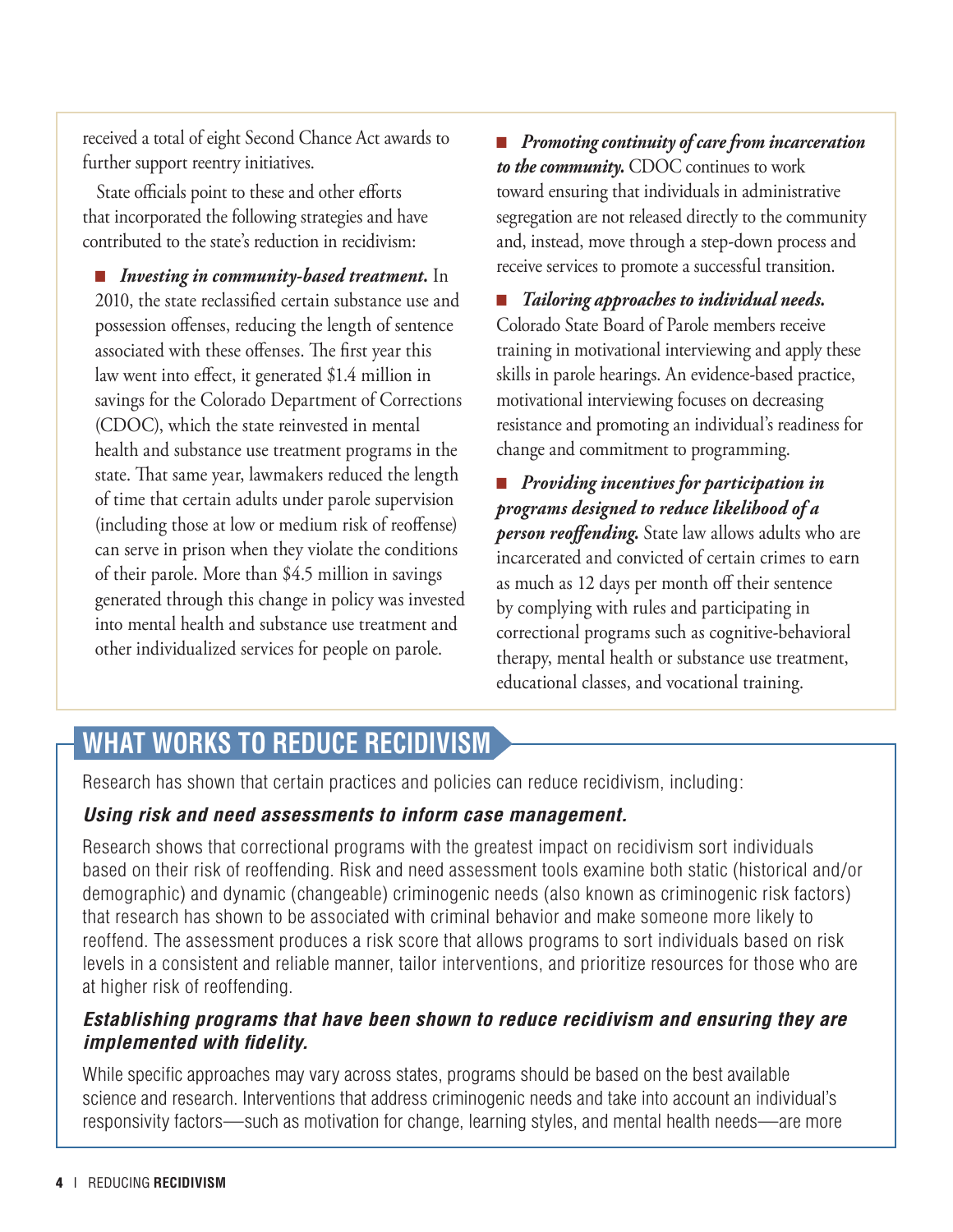likely to impact recidivism than those that do not. Programs should also establish desired outcomes and ensure means for measuring progress, such as regular quality assessments and evaluations. Studies show that implementing evidence-based programs and practices can reduce reoffense rates by 10 to 20 percent.<sup>9</sup>

#### *Implementing community supervision policies and practices that promote successful reentry.*<sup>10</sup>

Improved community supervision to provide greater support and access to services is critical to efforts to reduce recidivism. Supervision conditions and programs should be informed by an individual's risk and needs, focusing resources on those who are assessed to be at higher risk. Parole and probation officers should also have a range of options for swift and certain sanctions and incentives that are proportionate to the event and appropriate for the individual under supervision.

The Council of State Governments Justice Center outlined these practices in *The National Summit on Justice Reinvestment and Public Safety: Addressing Recidivism, Crime, and Corrections Spending,*11 a report summarizing the innovative strategies discussed over the course of a summit of state leaders, federal officials, practitioners, and researchers in 2010. In 2012, the Council of State Governments Justice Center and the National Reentry Resource Center released a series of user-friendly checklists specifically designed to help executive and legislative policymakers, state corrections administrators, and state reentry coordinators implement these proven strategies in their states.12

| <b>Three-year recidivism</b><br>rate for 2007 prison<br>releases | <b>Connecticut<sup>13</sup></b> |              |        |             |        |        |        |
|------------------------------------------------------------------|---------------------------------|--------------|--------|-------------|--------|--------|--------|
| 43.9 percent                                                     |                                 | 40.0 percent |        | 8.9 percent |        |        |        |
|                                                                  | 2007                            | 2008         | 2009   | 2010        | 2011   | 2012   | 2013   |
| <b>Prison Population</b>                                         | 14,998                          | 14,745       | 13,876 | 13,578      | 12,955 | 12,104 | 12,417 |
| <b>Admissions to Prison</b>                                      | 10,532                          | 9,222        | 9,154  | 8,514       | 8,218  | 7,874  | 7,411  |
| <b>Releases from Prison</b>                                      | 16,371                          | 16,295       | 16,317 | 15,536      | 15,515 | 14.784 | 13,533 |

*The state of Connecticut operates a unified correctional system, meaning that all offenders (i.e., those awaiting trial and those sentenced to incarceration) in the state are under the jurisdiction of the Connecticut Department of Correction (CTDOC). Connecticut does not have county jails; therefore, offenders sentenced to any length of stay, even short-term "jail" sentences, are housed in a CTDOC facility. Data above reflect the sentenced population; pretrial detainees have been excluded from these numbers.*

When Connecticut state leaders employed a justice reinvestment approach in 2004 to determine why their state had the third-fastest-growing prison population in the country, they found that a significant percentage of their admissions to prison were for probation violations. As a result, state leaders enacted a legislative package designed to reverse this trend. Between July 2003 and

September 2005, the number of adults on probation returned to prison declined by 50 percent, $14$  which enabled the state to bring inmates being housed out of state back to Connecticut, generating nearly \$50 million in cost savings, some of which was reinvested into mental health and substance use treatment services, community-based pilot projects, and other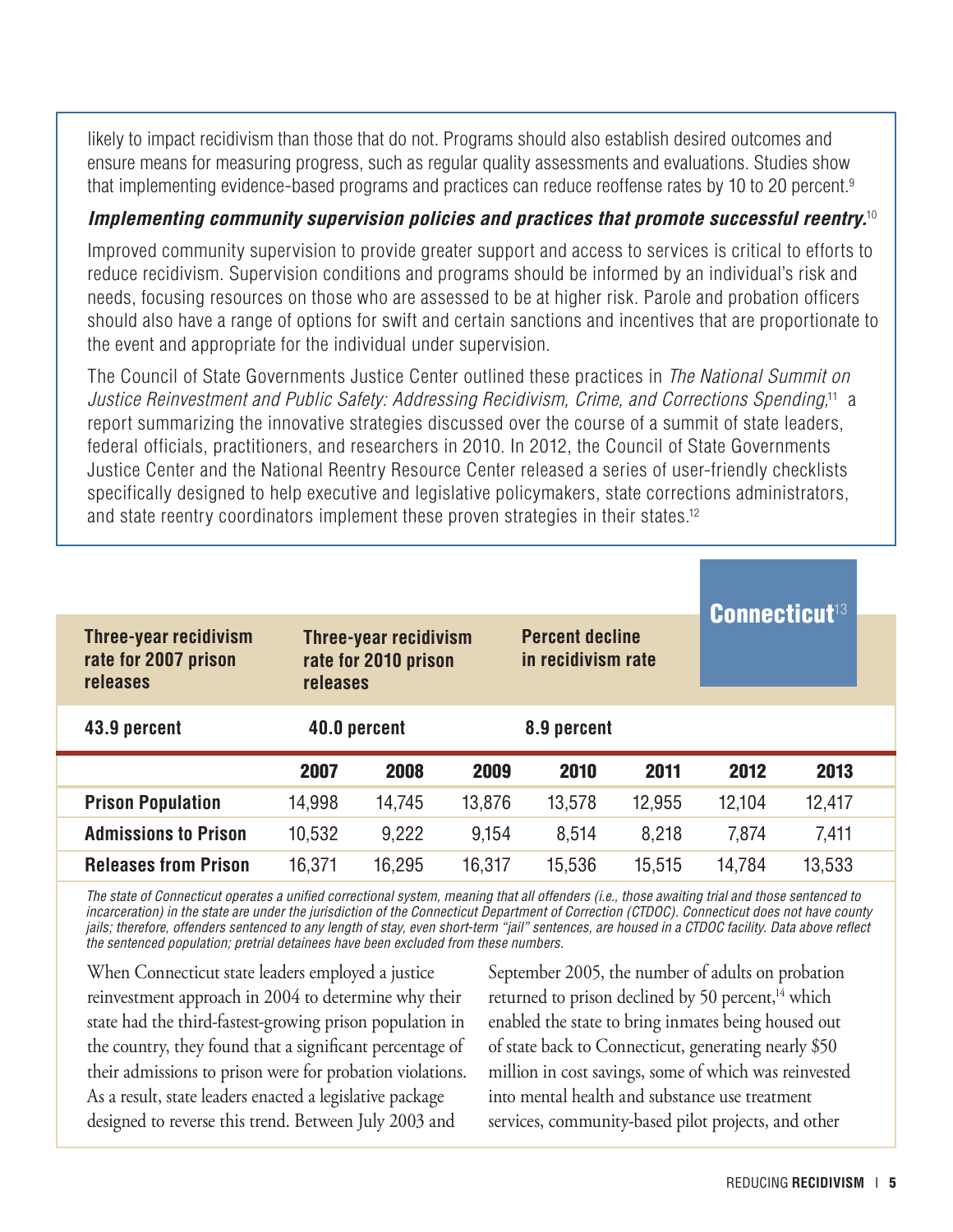programs. In 2007, two parolees (whose circumstances had nothing to do with reforms implemented in 2004) invaded a home and committed a triple homicide, rocking the state. The prison population spiked, and lawmakers made additional changes to policy to improve the parole decision-making process.

Today, state leaders point to legislation enacted in 2004 and 2008, along with additional subsequent improvements to policy, as being instrumental in the state's declining recidivism rates:

■ *Reentry planning and intensive supervision.*  The legislation enacted in 2004 created an intensive probation supervision program for high-risk individuals who will be released to probation as part of a split sentence. Within 90 days prior to their release, program staff meet with participants to discuss their probation terms and develop a reentry plan that incorporates needs such as housing, employment, or substance use treatment. Upon release, they receive up to four months of intensive probation supervision, followed by standard probation supervision.

■ *Improving the response to people who violate conditions of probation.* Individuals who violate the terms of their probation receive up to 120 days of

intensive supervision and services as an alternative to incarceration. At the start of this supervision period, individuals are assessed for risk and need and receive appropriate services; they are also required to meet with their probation officer at least once each week. Intensive supervision is followed by standard probation if the person has complied with the terms of supervision.

■ *Providing continuity of care to people with mental health needs released from prison.* The Connecticut Department of Correction (CTDOC) and the University of Connecticut's Correctional Managed Health Care partnered in 2006 to establish a licensed medical and mental health position in prisons and jails to assist in discharge planning and ensure continuity of care for individuals with mental disorders being released to the community.

■ *Data collection and performance measurement.* The state made a priority of holding communitybased programs—and community supervision agencies—accountable for delivering results. To that end, CTDOC upgraded its data tracking system and created a Best Practices Unit in 2011 to measure the agency's performance and promote evidencebased policies and practices within the agency.

#### Using a Justice Reinvestment Approach

Justice reinvestment is a data-driven approach to improve public safety, reduce corrections spending, and reinvest savings in strategies that can decrease crime and reduce recidivism. In the process, policymakers, experts, and stakeholders work together to analyze a variety of state-specific data to develop practical policies that are based on the best available data and research and are tailored to the distinct public safety needs of the jurisdiction. These policies are designed to generate cost savings, a portion of which can then be reinvested in correctional and community-based programs aimed at further reducing crime and recidivism, such as treatment for mental health and substance use disorders.

To date, the U.S. Department of Justice's Bureau of Justice Assistance (BJA), The Pew Charitable Trusts, and other organizations have supported justice reinvestment efforts in 31 states. Connecticut, Georgia, North Carolina, Pennsylvania, Rhode Island, South Carolina, and Wisconsin are among the states that have both adopted the justice reinvestment approach and lowered recidivism rates.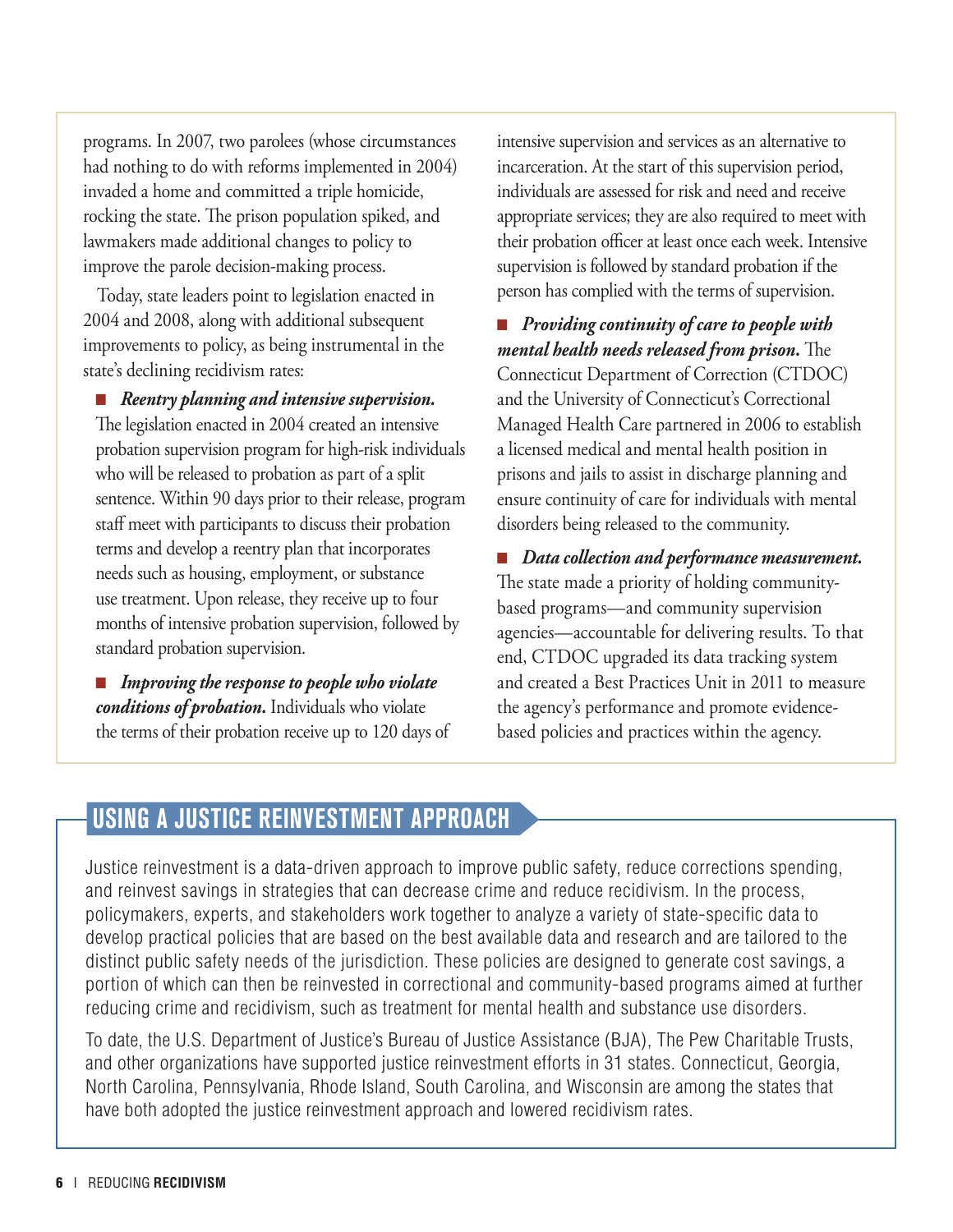| <b>Three-year recidivism</b><br>rate for 2007 prison<br>releases   |              | Three-year recidivism<br>rate for 2010 prison<br>releases          |        |              | <b>Percent decline</b><br>in recidivism rate | Georgia <sup>15</sup> |        |  |
|--------------------------------------------------------------------|--------------|--------------------------------------------------------------------|--------|--------------|----------------------------------------------|-----------------------|--------|--|
| 28.9 percent                                                       |              | 26.0 percent                                                       |        | 10.0 percent |                                              |                       |        |  |
| <b>Three-year reconviction</b><br>rate for 2007 prison<br>releases |              | <b>Three-year reconviction</b><br>rate for 2010 prison<br>releases |        |              | <b>Percent decline</b><br>in reconviction    |                       |        |  |
| 27.9 percent                                                       | 26.6 percent |                                                                    |        | 4.7 percent  |                                              |                       |        |  |
|                                                                    | 2007         | 2008                                                               | 2009   | 2010         | 2011                                         | 2012                  | 2013   |  |
| <b>Prison Population</b>                                           | 53,940       | 54,294                                                             | 54,369 | 51,820       | 51,576                                       | 53,348                | 52,123 |  |
| <b>Admissions to Prison</b>                                        | 19,881       | 20,193                                                             | 20,698 | 19,335       | 21,093                                       | 21,400                | 20,087 |  |
| <b>Releases from Prison</b>                                        | 18,685       | 19,839                                                             | 20,633 | 21,874       | 21,337                                       | 19,628                | 21,312 |  |
|                                                                    | 2007         | 2008                                                               | 2009   | 2010         | 2011                                         | 2012                  | 2013   |  |
| <b>Parole Population</b>                                           | 20,884       | 21,557                                                             | 21,307 | 22,403       | 23,729                                       | 22,480                | 25,020 |  |
| <b>Parole Violators:</b><br><b>Technical Revocations*</b>          | 567          | 505                                                                | 424    | 360          | 276                                          | 155                   | 134    |  |
| <b>Parole Violators:</b><br><b>New Offense Revocations* 2,993</b>  |              | 2,620                                                              | 2,669  | 2,390        | 2,342                                        | 2,463                 | 2,065  |  |

*\* Revocations can be to prison or to local jails*

In 2009, the Georgia Department of Corrections (GDC) developed "The Ten Step Framework," a set of guiding principles for revamping community supervision through the use of risk assessments; targeted, evidence-based interventions and community impact programs; and swift and proportionate sanctions and incentives. In 2011, Governor Nathan Deal established the Special Council on Criminal Justice Reform for Georgia, which was tasked with analyzing sentencing and corrections data to develop policy options aimed at addressing the growth of the state's prison population, improve public safety, and hold offenders accountable. The analysis that resulted from this effort found that more than half of all prison admissions were for lowlevel drug and property offenses.

Recommendations from the council resulted in comprehensive adult sentencing and corrections reform legislation during the 2012 and 2013 sessions. The new laws emphasized rehabilitation over incarceration for nonviolent offenders, and prioritized community supervision and programs and services focused on addressing reentry needs. Experts projected that, once fully implemented, these policies would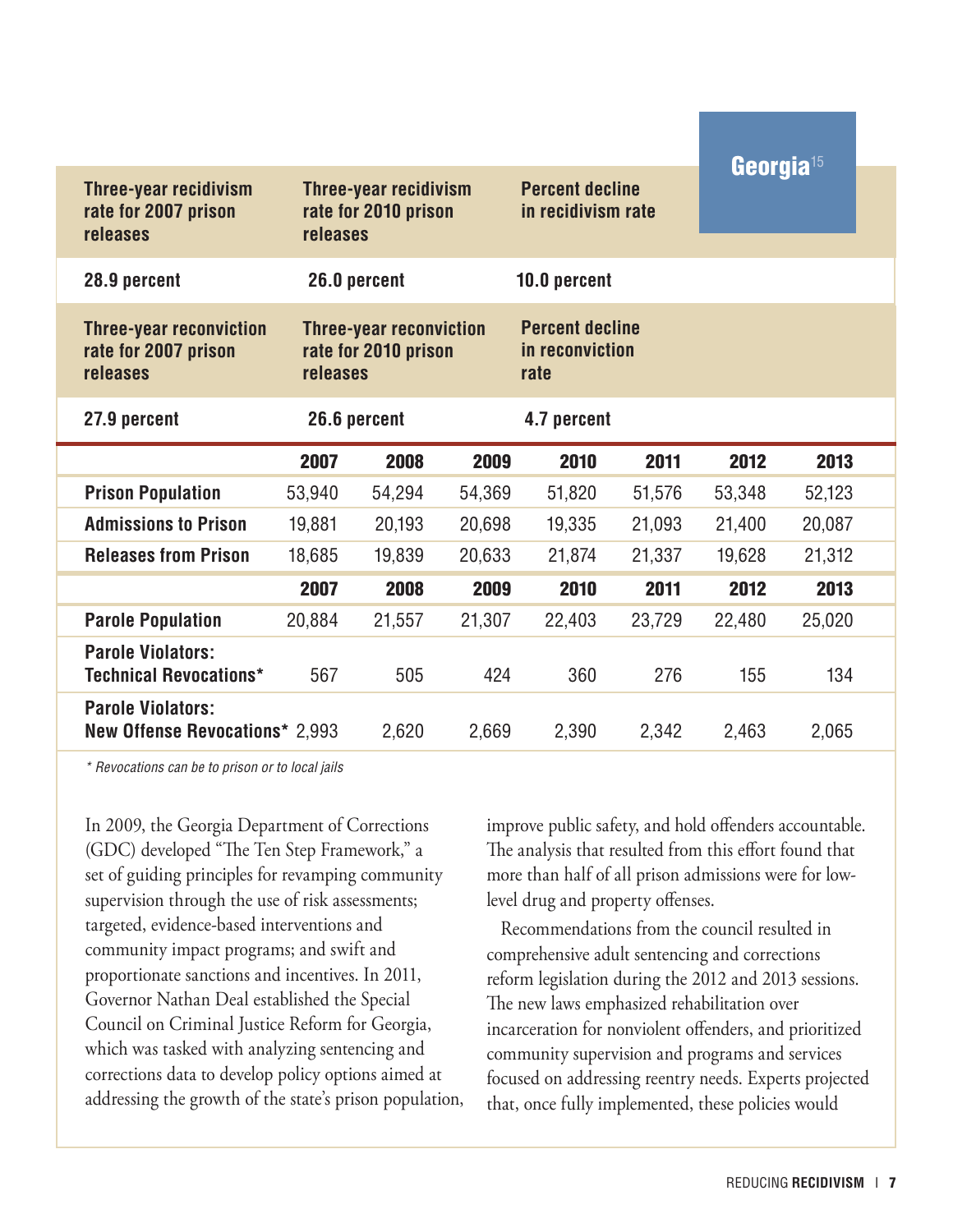reduce the prison population by nearly 5,000 over 5 years, saving the state at least \$264 million.

In 2013, Governor Deal established the Governor's Office of Transition, Support and Reentry to promote successful transition to the community after incarceration, reduce recidivism, enhance collaboration among stakeholders, and ensure that cost savings from justice reforms are reinvested in evidence-based, community-focused services. Georgia officials have received two Second Chance Act Statewide Recidivism Reduction grants and are pursuing several other grants to support the continued development of reentry policies and practices focused on lowering recidivism among people at highest risk of reoffending.

Georgia officials cite various aspects of the above initiatives that have contributed to the statewide reductions in reincarceration rates for people released from prison:

■ *Improved probation and parole supervision*. A partnership between the GDC and the State Board of Pardons and Parole has resulted in the movement of certain offenders, who would otherwise max out their prison sentence with no community supervision, from prison to transitional centers. These individuals are paired with parole officers who help connect them

to housing, employment, and treatment programs in the community. Additionally, probation officers have been given the authority to impose community-based graduated sanctions for probation violators rather than recommending a prison sentence.

■ *Accountability courts.* Reforms in 2012 significantly expanded the use of accountability courts, requiring that those courts use validated risk and need assessments to guide decisions about treatment and supervision, as well as incorporate programs addressing criminogenic risk factors. Over \$10 million was appropriated by the state legislature to support and encourage the accountability courts as they incorporate the new standards and establish additional courts. Accountability courts have expanded to better address mental health and substance use needs, as well as the unique needs of veterans.

■ *Alternatives to incarceration*. State officials have created and expanded day reporting centers, residential substance abuse treatment centers, and integrated treatment facilities in order to provide the courts with viable community-based alternatives to prison for individuals with mental health or substance use disorders.

We think one of the most important parts of [our state's reforms] is the data collection and evidencebased practices, essentially making sure we're spending money where results are predictable and the best results will be achieved.

Georgia Governor Nathan Deal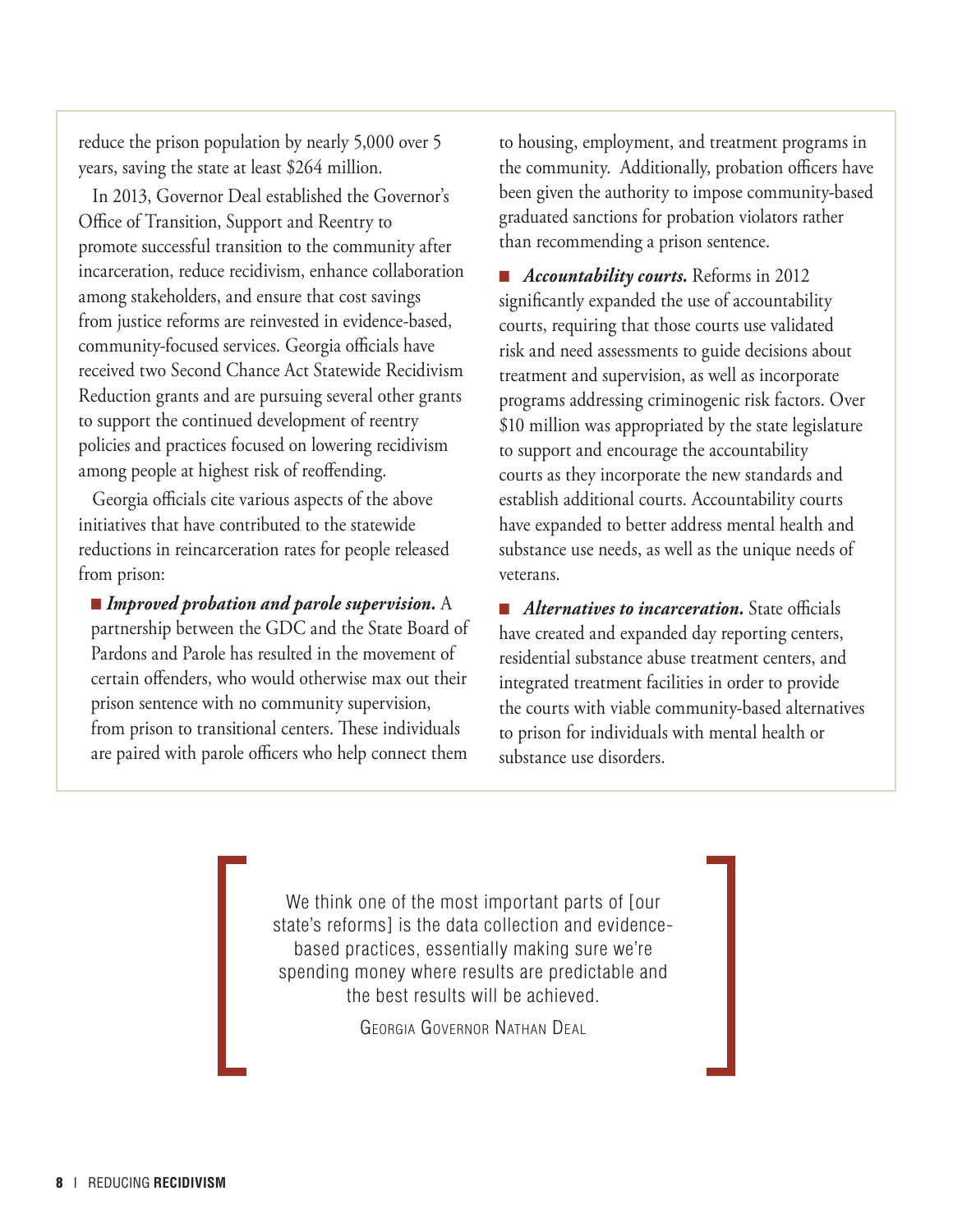|                                                                      |         |                                                                         |         |              |                                              | <b>North</b>           |        |  |
|----------------------------------------------------------------------|---------|-------------------------------------------------------------------------|---------|--------------|----------------------------------------------|------------------------|--------|--|
| Three-year recidivism<br>rate for 2006 prison<br>releases            |         | <b>Three-year recidivism</b><br>rate for 2010 prison<br><b>releases</b> |         |              | <b>Percent decline</b><br>in recidivism rate | Carolina <sup>16</sup> |        |  |
| 35.8 percent                                                         |         | 28.9 percent                                                            |         | 19.3 percent |                                              |                        |        |  |
|                                                                      | 2007    | 2008                                                                    | 2009    | 2010         | 2011                                         | 2012                   | 2013   |  |
| <b>Prison Population</b>                                             | 38,423  | 39,326                                                                  | 40,824  | 40,102       | 41,030                                       | 38,385                 | 37,469 |  |
| <b>Admissions to Prison</b>                                          | 27,934  | 28,535                                                                  | 30,350  | 28,164       | 28,975                                       | 24,036                 | 21,538 |  |
| <b>Releases from Prison</b>                                          | 26,986  | 27,637                                                                  | 28,860  | 28,889       | 28,048                                       | 26,685                 | 22,455 |  |
|                                                                      | 2007    | 2008                                                                    | 2009    | 2010         | 2011                                         | 2012                   | 2013   |  |
| <b>Probation Population</b>                                          | 113,376 | 113,027                                                                 | 109,820 | 107,696      | 104,095                                      | 98,752                 | 99,089 |  |
| <b>Probation Violators:</b><br><b>Technical Revocations*</b>         | 17,555  | 18,059                                                                  | 19,540  | 19,045       | 19,455                                       | 15,588                 | 9,458  |  |
| <b>Probation Violators:</b><br><b>New Offense Revocations* 3,627</b> |         | 4,053                                                                   | 4,221   | 4,168        | 4,140                                        | 4,131                  | 3,496  |  |
| <b>Probation Violators:</b><br><b>Graduated Sanctions</b>            |         |                                                                         |         |              |                                              | 1,974                  | 8,240  |  |

*\* Revocations can be to prison or to local jails*

To address rising incarceration rates and corrections costs, North Carolina policymakers began a justice reinvestment process in 2009 that revealed that probation revocations accounted for 50 percent of prison admissions that year, and of those admissions, 76 percent did not involve a new offense. In 2011, policymakers enacted sweeping legislation focused on strengthening community supervision and reducing revocations. These improvements and resulting cost savings have enabled the state to close 9 correctional facilities, fund 175 additional probation officers, and support community-based treatment programs.

State officials point to elements of this law, along with other improvements to policy and practice, that they believe contribute to declines in recidivism, including:

■ *Increased emphasis on individualized case planning.* Risk and need assessments during incarceration and community supervision inform case plans to ensure that people receive supervision and services aimed at reducing their likelihood of reoffending, prioritizing those assessed to have high risk and high need.

■ *Ensuring fidelity to evidence-based practices.*  Probation officers receive monthly trainings to support and advance competencies in evidencebased practices, such as using risk and need assessments to inform case plans, building effective alliances to increase motivation for change, and applying incentives and sanctions.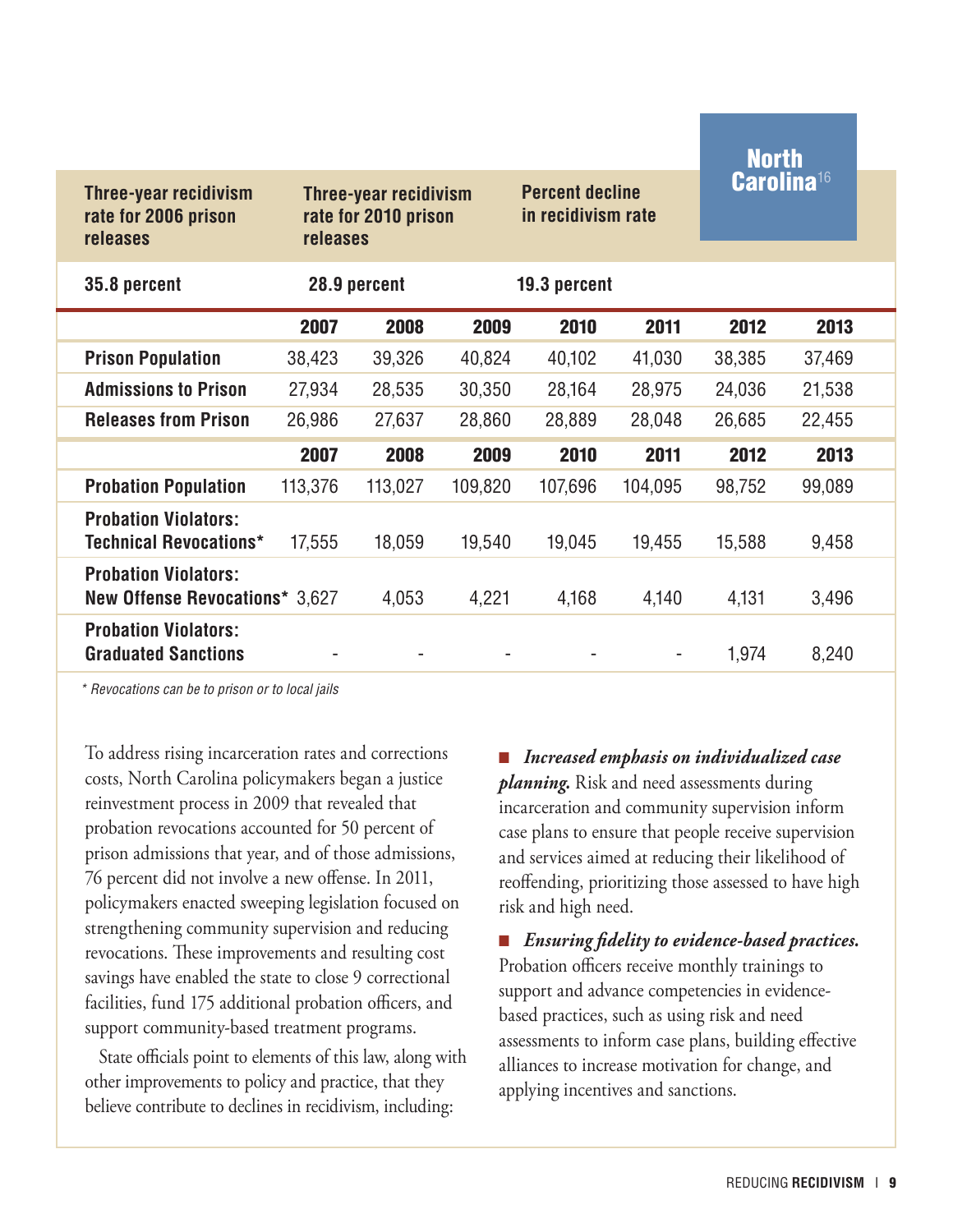■ *Graduated sanction options*. Statewide, probation officers are utilizing "delegated authority" that allows them to impose certain sanctions without requiring an appearance before a judge. These sanctions—such as two- to three-day stays in local jails for recurring supervision violations allow probation officers to respond quickly to these violations and provide a practical alternative to lengthier and more disruptive sanctions in prison.

■ *The establishment of five local reentry councils across the state.* State funds support a dedicated coordinator for each council who builds relationships with service providers, probation and parole agencies, and other stakeholders. Through these councils, state officials maintain close connections with local organizations engaged in reentry initiatives in their community, and provide resources to adults released from prison who are seeking services to aid them in their transition to the community.

#### does a decline in reincarceration Rates Equate to Increased Public Safety?

Reducing recidivism is about changing the behavior of people who have committed crimes in the past. It is also about changing the business of the people who supervise, treat, and support people who are incarcerated and released to the community. Accordingly, anyone seeking to make sure recidivism reduction strategies are increasing public safety will need to look beyond reincarceration rates, which are driven by two factors: people returning to prison because of a sentence for a new crime; and/or people returning to prison because they violated a condition of their community supervision.

To what extent are reductions in recidivism highlighted in this report achieved by changes in rates at which people released from prison reoffend—as opposed to just tolerating more instances of noncompliance among people released from prison? Data immediately available from Georgia, North Carolina, Rhode Island, and Wisconsin describing felony conviction rates for people released from prison suggest success in changing the behaviors of people released from prison. Reconviction data, however, capture only instances of more serious felony offenses for which a prison sentence was deemed appropriate by the sentencing judge. Using all reconvictions or arrests as a measure of recidivism offers an opportunity to measure criminal justice involvement that may be more reflective of criminal behavior. The three-year reconviction rate (that is, reconviction for any crime, not only those that resulted in a return to prison) declined by 4.7 percent in Georgia and 9.8 percent in Wisconsin from 2007 to 2009. In addition to reconviction data, some states, such as Pennsylvania, match arrest data to prison release cohorts. Pennsylvania reported a 7-percent decline in one-year rearrest rates and a 2-percent decline in two-year rearrest rates from 2007–2011 release cohorts.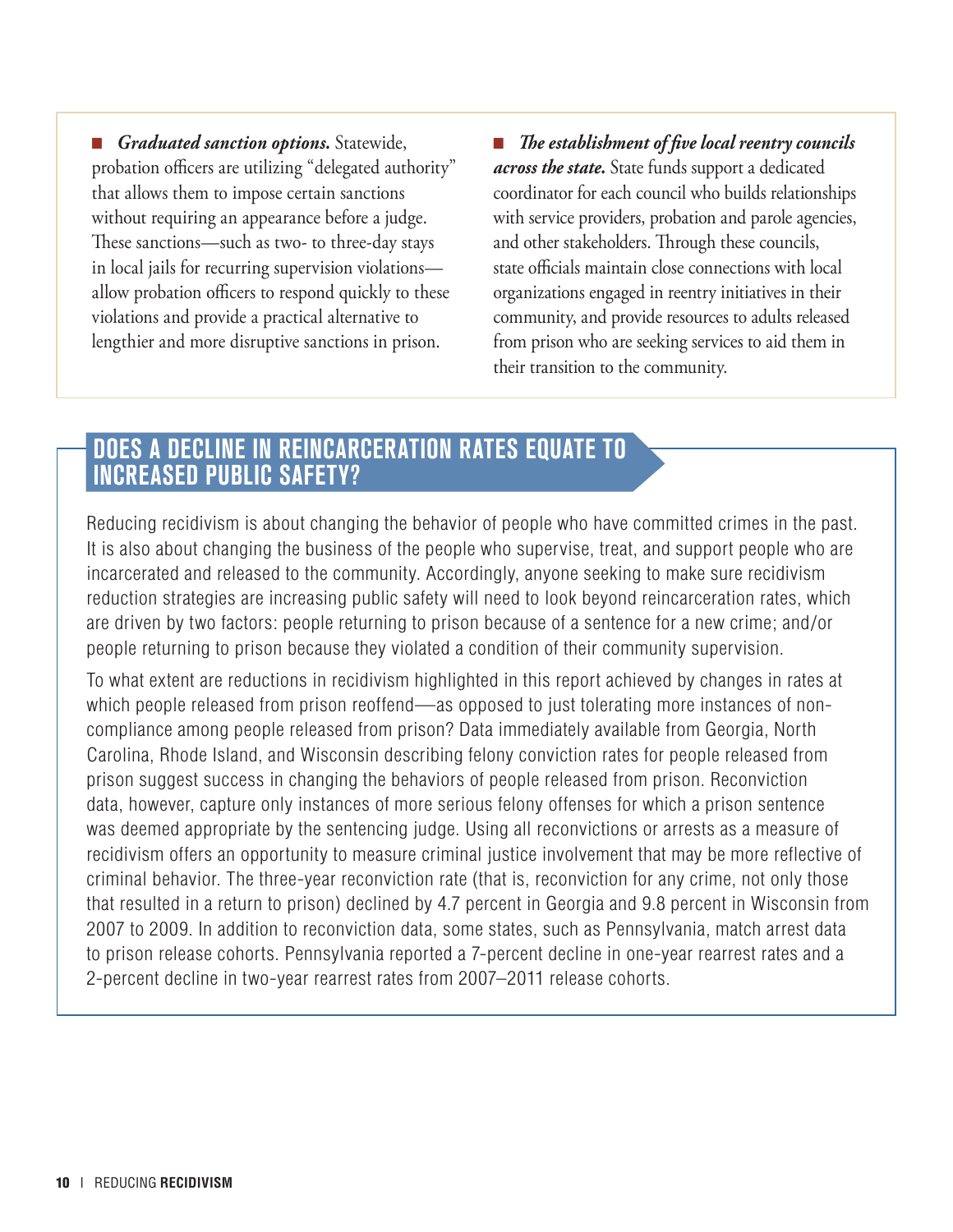|                                                                         |                                                                         |              |        |                                              |        | <b>Pennsylvania</b> <sup>17</sup> |        |  |
|-------------------------------------------------------------------------|-------------------------------------------------------------------------|--------------|--------|----------------------------------------------|--------|-----------------------------------|--------|--|
| <b>Three-year recidivism</b><br>rate for 2007 prison<br><b>releases</b> | <b>Three-year recidivism</b><br>rate for 2010 prison<br><b>releases</b> |              |        | <b>Percent decline</b><br>in recidivism rate |        |                                   |        |  |
| 43.9 percent                                                            |                                                                         | 40.8 percent |        | 7.1 percent                                  |        |                                   |        |  |
|                                                                         | 2007                                                                    | 2008         | 2009   | 2010                                         | 2011   | 2012                              | 2013   |  |
| <b>Prison Population</b>                                                | 46,028                                                                  | 49,307       | 51,487 | 51,321                                       | 51,638 | 51,184                            | 51,512 |  |
| <b>Admissions to Prison</b>                                             | 18,601                                                                  | 19,049       | 18,859 | 18,518                                       | 19,960 | 20,238                            | 21,816 |  |
| <b>Releases from Prison</b>                                             | 16,832                                                                  | 15,591       | 16,331 | 18,417                                       | 19,364 | 20,439                            | 21,815 |  |
|                                                                         | 2007                                                                    | 2008         | 2009   | 2010                                         | 2011   | 2012                              | 2013   |  |
| <b>Parole Population</b>                                                | 22,615                                                                  | 24,164       | 22,622 | 24,043                                       | 25,914 | 27,287                            | 29,442 |  |
| <b>Parole Violators:</b><br><b>Technical Revocations*</b>               | 3,371                                                                   | 2,947        | 3,161  | 2,869                                        | 2,516  | 3,386                             | 3,161  |  |
| <b>Parole Violators:</b><br><b>New Offense Revocations* 1,696</b>       |                                                                         | 1,802        | 1,983  | 1,931                                        | 1,836  | 1,990                             | 2,060  |  |
| <b>Parole Violators:</b><br><b>Graduated Sanctions</b>                  | 1,875                                                                   | 2,050        | 1,864  | 1,770                                        | 1,852  | 1,695                             | 2,823  |  |

*\* Revocations can be to prison or to local jails*

Since 2006, Pennsylvania officials have made concerted efforts to address high recidivism rates and corrections costs by using evidence-based practices with correctional populations, such as risk assessment to inform interventions. Four Second Chance Act grants have been awarded to state agencies since 2009 to enhance reentry programs, including a Statewide Recidivism Reduction planning grant for the Pennsylvania Department of Corrections (PDOC) in 2012. In the same year, policymakers undertook a justice reinvestment approach and enacted sweeping legislation to reduce inefficiencies in the current corrections and parole systems and establish more cost-effective approaches to reduce recidivism among parolees. State officials point to various aspects of these initiatives as having contributed to the statewide reduction in recidivism, including the following:

■ *Targeted reentry services.* PDOC has adopted a wide range of evidence-based programs, including Thinking for a Change to address criminal thinking and behaviors; violence prevention programs; and prisonbased therapeutic communities, which offer a therapeutic culture and environment in which individuals with substance use disorders receive treatment and other services in a housing area separated from the rest of the incarcerated population. Second Chance Act grants have supported many of these services, including a pilot program providing medical treatment for alcohol and opiate dependence, which PDOC plans to expand. Participants receive comprehensive case management and services and are connected to treatment in the community upon release.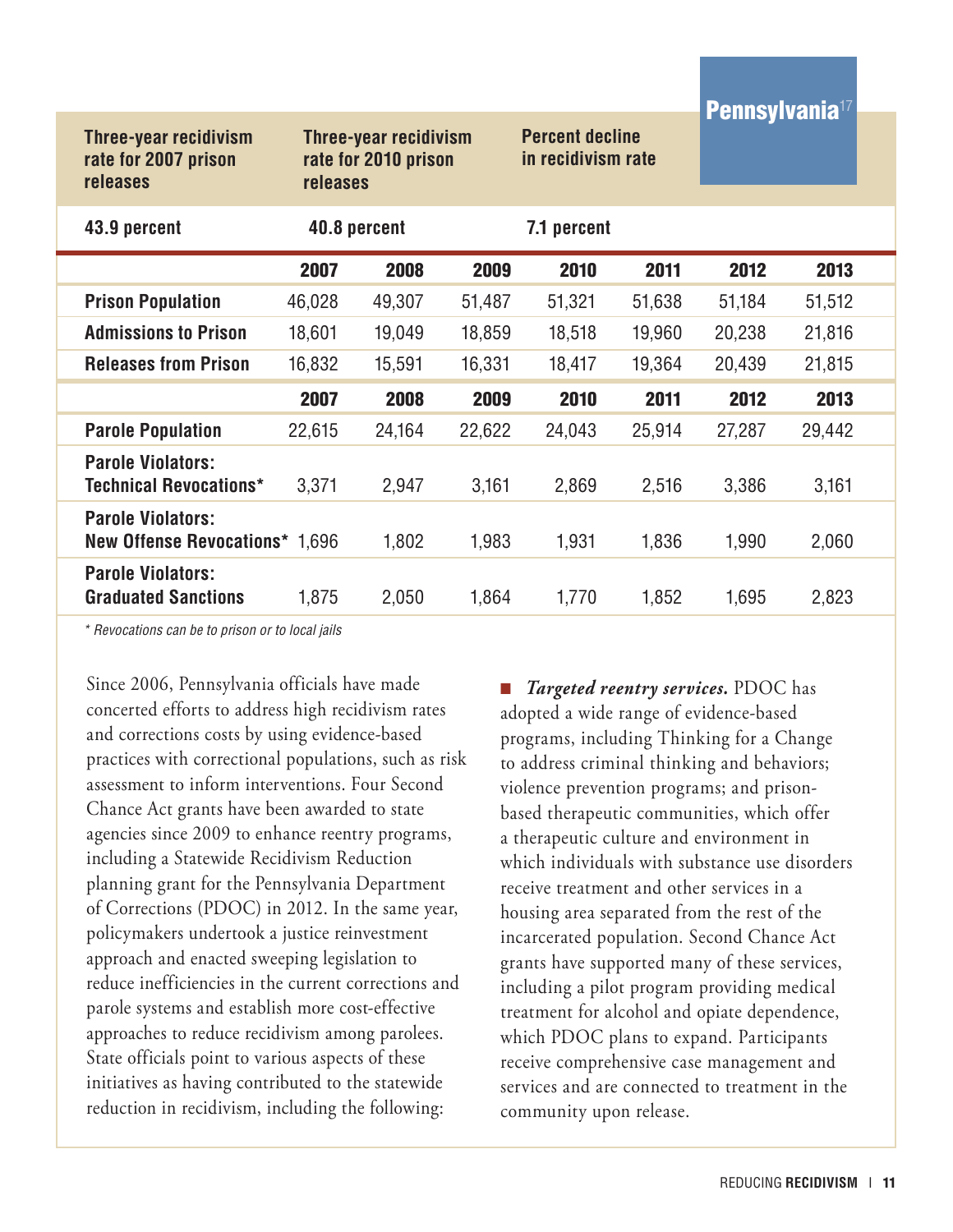■ *Incentives and sanctions*. In PDOC's Recidivism Risk Reduction Incentive program created in 2008, certain individuals convicted of nonviolent offenses can reduce their sentences through good behavior and participation in programs that target criminogenic risk factors. Additionally, the state uses a graduated sanctioning grid to respond to parole violations and is exploring a similar sanctioning system for probation.

■ *Data collection and performance measurement.* About 75 percent of halfway houses in the state are operated by private contractors. After studies found that individuals who had transitioned to the community

through the halfway houses had higher rates of recidivism than those who did not, PDOC implemented a performance incentive funding model in which contractors work with PDOC to establish baseline recidivism rates and then to review their recidivism rates every six months. Contractors can receive additional funds if they reduce recidivism below the baseline, or are at risk of having their contracts revoked if recidivism is above the baseline. Results from the first reporting period indicate a 16-percent reduction in recidivism among the contractors. To support continued progress, PDOC has provided training in cognitive-behavioral interventions to the contractors and is planning additional trainings.

## **Tracking and Reporting Recidivism**

As policymakers intensify their focus on recidivism rates, states are finding that they need to build or expand capacity to collect and analyze corrections, probation, and parole data. In order to gain an accurate and meaningful picture of recidivism, states should incorporate the following in their practices to collect and report recidivism data:

- 1. A primary definition of recidivism; a common definition is a return to prison for a new offense or a technical violation within three years of release.
- 2. Various recidivism measures, including returns to prison, arrests, convictions, and violations of probation or parole conditions.
- 3. Information about the recidivism event, including whether it was a new offense or a technical violation, the offense type, and the geographic region.
- 4. Information about the offender, including risk level, age, gender, prior criminal histories, and behavioral health needs.
- 5. Consistent follow-up periods of one, two, and three years post-release.
- 6. Annual recidivism calculations.
- 7. Calculations based on all releases if computerized data are available (rather than a representative sample of releases).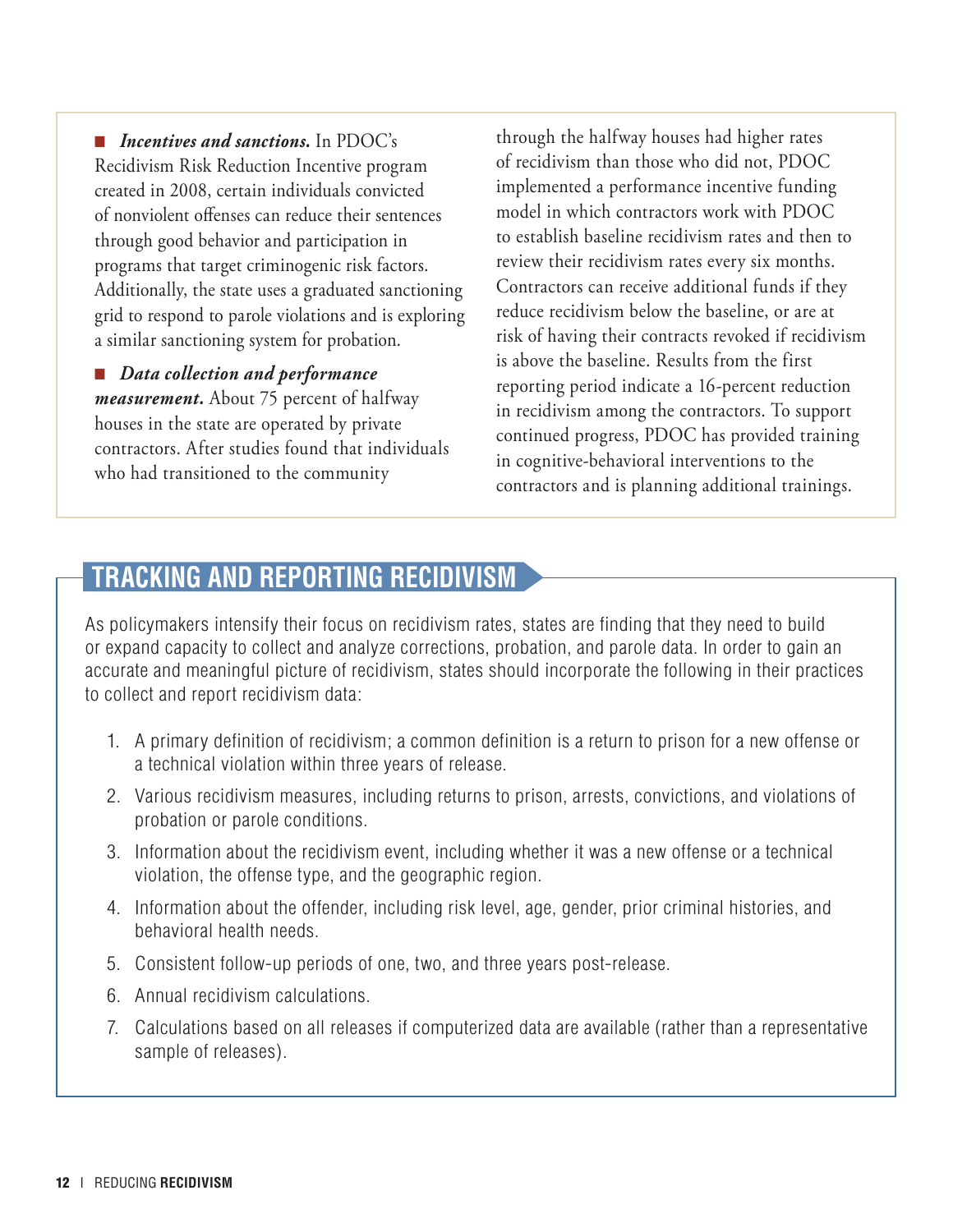In its entirety, this list does not represent current practices in most states; rather, it is a set of measures and standards that states should strive to incorporate. Maintaining reliable and useful systems of data collection requires considerable time and resources, and practices vary widely from state to state. Some states have changed how they define recidivism over time. As a result of these challenges and variations, many states are unable to calculate statewide recidivism rates or to analyze trends. Yet investments to track a variety of information in a consistent manner will help states understand trends, identify drivers, and inform new policies to effectively reduce recidivism.

| Three-year recidivism<br>rate for 2004 prison<br>releases | releases     | <b>Three-year recidivism</b><br>rate for 2010 prison | <b>Rhode Island<sup>18</sup></b> |             |       |       |       |
|-----------------------------------------------------------|--------------|------------------------------------------------------|----------------------------------|-------------|-------|-------|-------|
| 54.0 percent                                              | 48.9 percent |                                                      |                                  | 5.1 percent |       |       |       |
|                                                           | 2007         | 2008                                                 | 2009                             | 2010        | 2011  | 2012  | 2013  |
| <b>Prison Population</b>                                  | 2,777        | 2,782                                                | 2,466                            | 2,277       | 2,202 | 2.143 | 2,221 |
| <b>Admissions to Prison</b>                               | 2,483        | 2,379                                                | 2,404                            | 2,151       | 2,015 | 1,927 | 1,875 |
| <b>Releases from Prison</b>                               | 2,467        | 2,545                                                | 2,723                            | 2,596       | 2,324 | 2,106 | 1,884 |

*The State of Rhode Island operates a unified correctional system, meaning that all offenders (i.e., those awaiting trial, sentenced, and under community supervision) in the state are under the jurisdiction of the Rhode Island Department of Corrections (RIDOC). Rhode Island does not have county jails; therefore, offenders sentenced to any length of stay are housed at RIDOC's Adult Correctional Institutions. The data in this table refer to the felony-level population and individuals with sentence lengths of one year or more; these numbers do not reflect the entire RIDOC inmate population.*

|                                                               | 2007   | 2008   | 2009   | 2010   | 2011   | 2012   | 2013   |  |
|---------------------------------------------------------------|--------|--------|--------|--------|--------|--------|--------|--|
| <b>Probation Population</b>                                   | 25,302 | 26.201 | 25.360 | 25.049 | 24.097 | 23.546 | 22.658 |  |
| <b>Probation Violators:</b><br><b>Technical Revocations</b>   | 650    | 307    | 200    | 247    | 193    | 300    | 434    |  |
| <b>Probation Violators:</b><br><b>New Offense Revocations</b> | 993    | 823    | 860    | 754    | 713    | 867    | 940    |  |

*The probation population refers to both felony and misdemeanor probation cases.*

A 2004 Executive Order from then-Governor Donald Carcieri created Rhode Island's Steering Committee on Corrections Reform and Prisoner Reentry, which included directors, managers, and front-line workers from key state agencies representing corrections, labor, housing, human services, and youth and family services, among others. The committee initiated many reforms in the state, including the expansion of the use of validated risk assessment tools in the Rhode Island Department of Corrections (RIDOC).

In 2007, state policymakers began a justice reinvestment process to develop further policy options addressing incarceration rates and corrections costs, some of which were enacted through legislation passed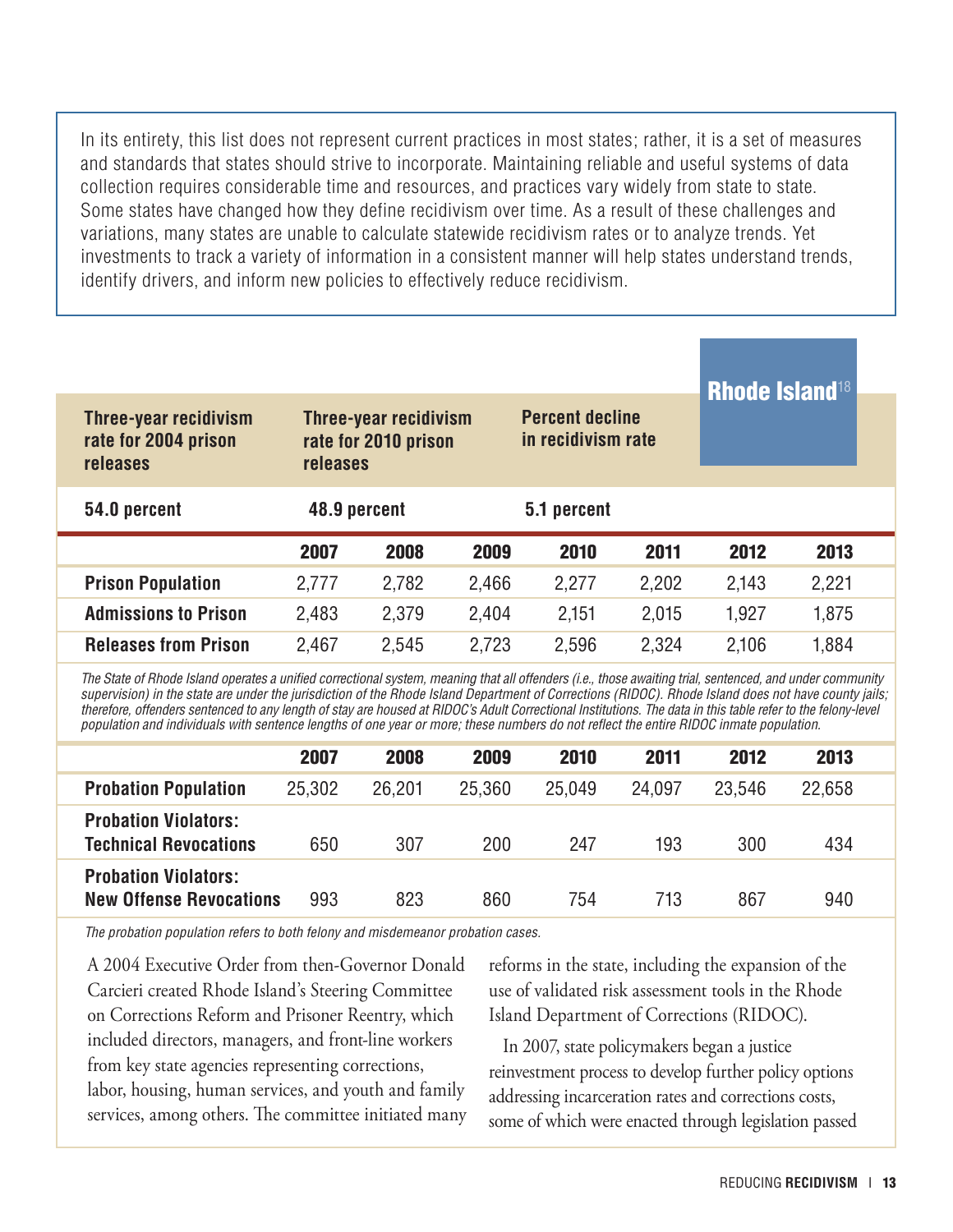in 2008. Since then, RIDOC's population has seen a significant drop in commitment and releases, causing an overall population decrease of 18 percent. Supported by a 2012 Second Chance Act Statewide Recidivism Reduction grant, RIDOC is pursuing a variety of initiatives to build on the state's progress, including expanding the implementation of evidence-based practices, strengthening the staff's capabilities in the new practices, and adopting systems of quality assurance.

These various initiatives changed the state's approach to prisoner reentry. State officials highlight these reforms in particular as contributing to the state's reduction in recidivism:

■ *Risk and need assessments*. Reentry plans are created during an individual's incarceration based on their assessed level of risk and need. RIDOC staff are trained in the Risk-Need-Responsivity (RNR) model of applying the three principles in case management and programs.19 Additionally, the policy changes enacted in 2008 required the use of risk assessments to inform parole release decisions.

■ *Incentivizing compliance and participation in reentry programs.* The 2008 legislation standardized RIDOC's system of incentives for

behavior and added a component based on program participation. Depending on their crime, individuals incarcerated in RIDOC facilities may now earn up to 10 days per month of earned time toward their sentence for good behavior and additional time for participating in rehabilitation or work programs.

■ *Targeted reentry programming.* Individuals may receive a number of services—including education and employment programs, substance use treatment, and family support—to address needs and assist in their transition upon release. RIDOC is currently working to incorporate interventions to address criminal thinking, such as the evidencebased Thinking for a Change program.

■ *Collaborating with local partners.* RIDOC coordinates with local stakeholders through the state's regional reentry councils, composed of elected local officials, community and faith-based organizations, law enforcement, service providers, and business leaders. The department is working to create standard operating procedures for referrals of high-risk individuals to the local councils, which help facilitate successful transitions to the community.

 Safe, secure, orderly prisons—those are bedrock. But we can truly deliver on our commitment to the safety of our citizens by also assuming leadership in implementing principles and practices that reduce post-release recidivism.

> A.T. Wall, Director, Rhode Island Department of Corrections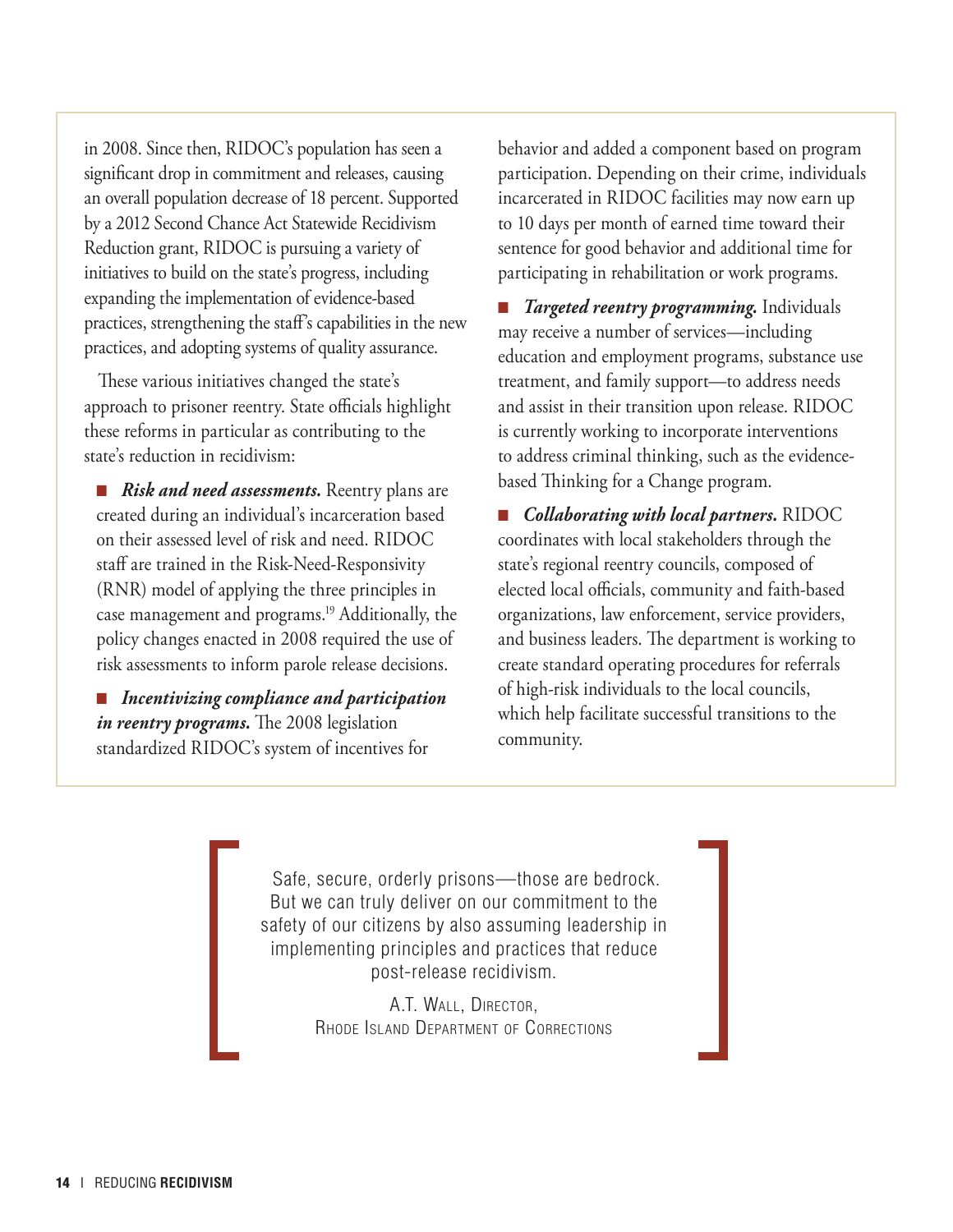|                                                                                |                                                                  |              |        |        |                                              |        | <b>South</b>                |                                 |  |
|--------------------------------------------------------------------------------|------------------------------------------------------------------|--------------|--------|--------|----------------------------------------------|--------|-----------------------------|---------------------------------|--|
| Three-year recidivism<br>rate for 2007 prison<br><b>releases</b>               | <b>Three-year recidivism</b><br>rate for 2010 prison<br>releases |              |        |        | <b>Percent decline</b><br>in recidivism rate |        | $\mathbf C$ arolina $^{20}$ |                                 |  |
| 33.5 percent                                                                   |                                                                  | 27.5 percent |        |        | 17.9 percent                                 |        |                             |                                 |  |
|                                                                                | 2007                                                             | 2008         | 2009   | 2010   | 2011                                         | 2012   | 2013                        |                                 |  |
| <b>Prison Population</b>                                                       | 23,430                                                           | 24,598       | 24,460 | 24,400 | 23,306                                       | 22,160 | 22,167                      |                                 |  |
| <b>Admissions to Prison</b>                                                    | 13,906                                                           | 13,950       | 13,199 | 12,586 | 10,888                                       | 10,170 | 9,569                       |                                 |  |
| <b>Releases from Prison</b>                                                    | 13,499                                                           | 12,807       | 13,454 | 12,744 | 12,024                                       | 11,409 | 9,623                       |                                 |  |
|                                                                                | 2007                                                             | 2008         | 2009   | 2010   | 2011                                         | 2012   | 2013                        | <b>Percent</b><br><b>Change</b> |  |
| <b>Admissions Due to</b><br><b>Probation Revocations</b>                       | 1,869                                                            | 1,884        | 1,856  | 1,766  | 1,497                                        | 1,213  | 1,008                       | $-46.1%$                        |  |
| <b>Admissions Due to</b><br><b>Parole Revocations</b>                          | 1,185                                                            | 1,175        | 1,064  | 999    | 835                                          | 746    | 638                         | $-46.2%$                        |  |
| <b>Admissions Due to</b><br><b>Community Supervision</b><br><b>Revocations</b> | 325                                                              | 336          | 285    | 269    | 215                                          | 192    | 109                         | $-66.5%$                        |  |
| <b>Revocations as a</b><br><b>Percent of Admissions</b>                        | 24.3%                                                            | 24.3%        | 24.3%  | 24.1%  | 23.4%                                        | 21.2%  | 18.3%                       | $-24.5%$                        |  |

To address high crime rates and corrections costs, the South Carolina legislature established the Sentencing Reform Commission in 2008 to review sentencing and corrections policies. Based on data from multiple agencies and input from a broad range of stakeholders, the commission recommended significant changes that were enacted in the Omnibus Crime Reduction and Sentencing Reform Act of 2010. The legislation created alternatives to incarceration for technical violations and ensured that more people receive supervision and support upon release from prison. The bill also designated a committee to produce annual reports on reductions in revocations and new felony convictions for people under probation or parole supervision. The reforms have resulted in cost savings for the state—in 2013, the state attributed a savings of more than \$5 million to the new practices.

State officials highlight the following as key components of their efforts to reduce recidivism:

■ *Expanding the use of risk assessments.*  Probation and parole agents of the South Carolina Department of Probation, Parole, and Pardon Services (SCDPPPS) must use a risk and need assessment to guide decisions about supervision and services. The South Carolina Department of Corrections (SCDC) has developed and fully implemented a risk assessment instrument specifically designed for the youthful offender population (ages 17 to 25). This instrument has been further developed, adapted, and piloted to meet the unique needs of SCDC's female population, and will be expanded throughout all SCDC institutions this year.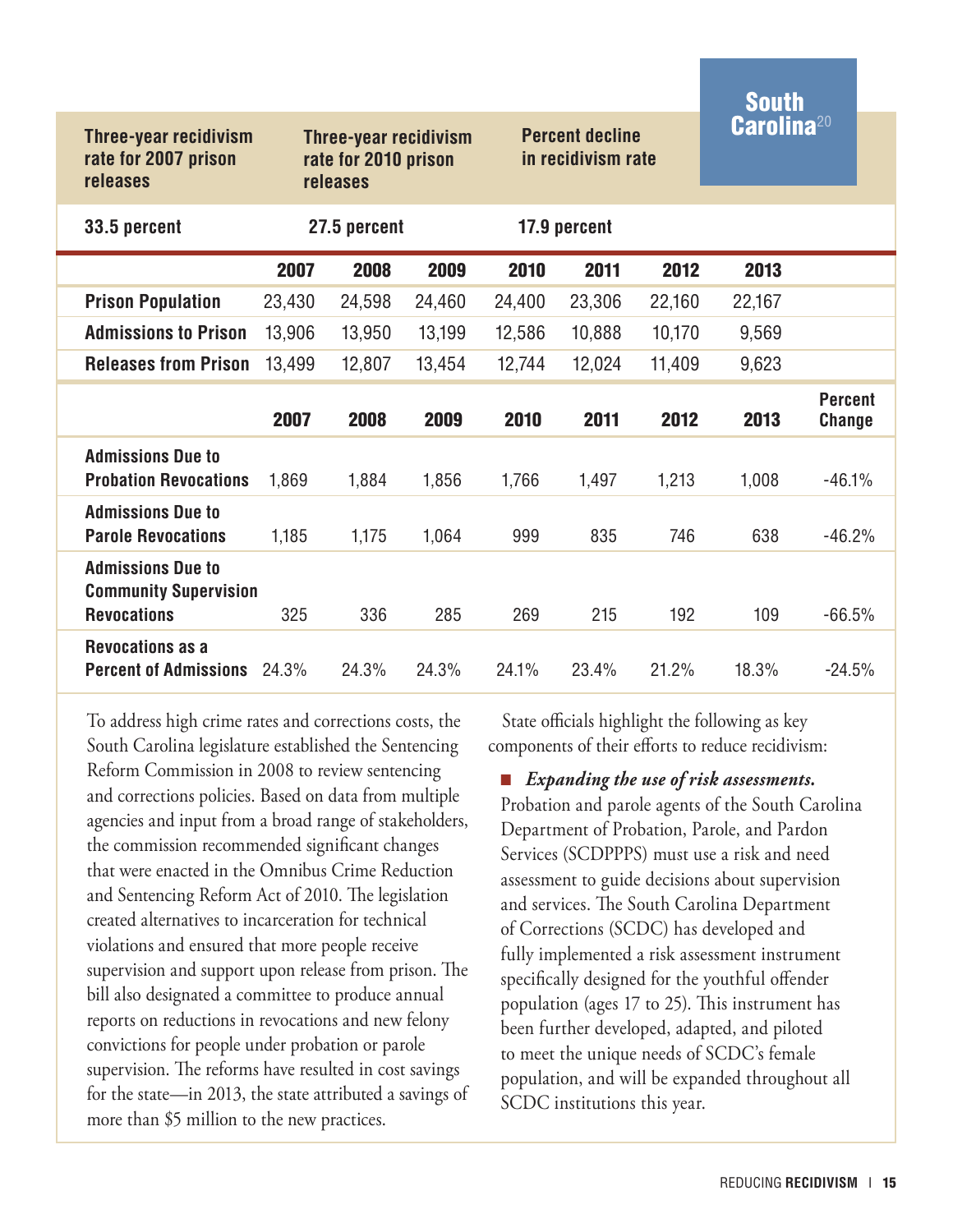■ *Training in effective supervision practices.* Probation and parole agents receive regular trainings in core correctional skills, including the Effective Practices in Correctional Settings (EPICS) module. Developed by the University of Cincinnati, EPICS helps staff apply principles based on the RNR model. Funds from the Justice Reinvestment Initiative and Second Chance Act grant programs have supported these trainings, among other activities.

■ *Focus on high-risk youth and young adults.* In response to high rates of recidivism among youthful offenders, SCDC provides these individuals with intensive community supervision and services to help reduce technical violations of conditions of parole and ultimately reduce the rate of recidivism. Services to address family relationships, education,

employment, mental health, and substance use are among those available. All youthful offenders released from SCDC initially receive intensive supervision but, over time, may be reduced to a moderate level of supervision based upon their progress with their case plan and reassessments of their risk, needs, and strengths.

■ *Addressing individual needs and responsivity factors.* SCDC is expanding the use of telemedicine and telepsychiatry in its facilities in order to better address individuals' health and behavioral health needs pre-release. Additionally, SCDC will soon start a virtual visitation program inside facilities to help maintain family and social relationships, fostering the support network that can be critical to a successful return to the community.

#### **The Second Chance Act: Investing in Program Innovation and System-Level Change**

Since 2008, the Second Chance Act has advanced the reentry field by incubating a broad range of reentry programs. The landmark, bipartisan legislation authorized federal grants to support vital services—including employment training and assistance, substance use treatment, education, housing, family programming, mentoring, victims support, and other services—to make a person's transition from prison or jail safer and more successful. As of September 2013, Second Chance Act programs had served nearly 90,000 individuals across 49 states and the District of Columbia.21

The Bureau of Justice Assistance has also used grant programs authorized under the Second Chance Act to position states not just to design or expand a reentry program, but also to change policies and build infrastructure that enables them to have an impact on recidivism rates across the entire state. Through the Second Chance Act Comprehensive Statewide Adult Recidivism Reduction Program, states have received millions of dollars in funding support toward system-wide reforms related to risk- and need-driven case planning and programming, as well as community supervision policies that research has shown can lead to reductions in recidivism. States participating in this grant program set specific recidivism reduction targets and track progress toward these goals. The grant program was created in direct response to challenges that leaders from all 50 states identified during a forum hosted by the National Reentry Resource Center in 2011. Georgia, Pennsylvania, and Rhode Island are among the 16 states that have received these specialized grants.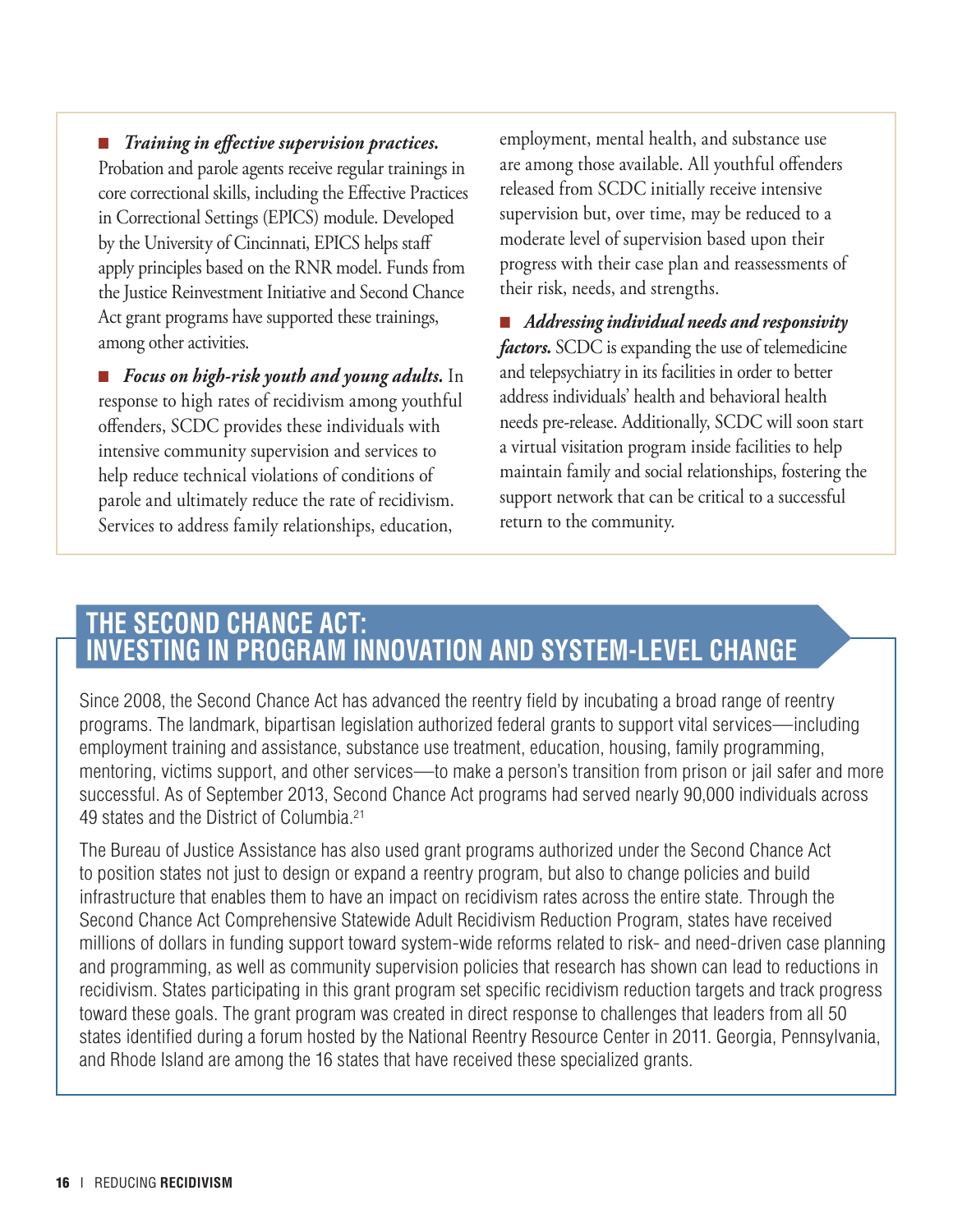| Three-year return-to-<br>prison rate for 2007<br>releases          | releases | Three-year return-to-<br>prison rate for 2010          |        | <b>Percent decline</b><br>in return-to-prison<br>rate |        | <b>Wisconsin22</b> |        |  |
|--------------------------------------------------------------------|----------|--------------------------------------------------------|--------|-------------------------------------------------------|--------|--------------------|--------|--|
| 56.2 percent                                                       |          | 51.1 percent                                           |        | 9.1 percent                                           |        |                    |        |  |
| <b>Three-year reconviction</b><br>rate for 2007 prison<br>releases | releases | <b>Three-year reconviction</b><br>rate for 2010 prison |        | <b>Percent decline</b><br>in reconviction<br>rate     |        |                    |        |  |
| 32.8 percent                                                       |          | 29.6 percent                                           |        | 9.8 percent                                           |        |                    |        |  |
|                                                                    | 2007     | 2008                                                   | 2009   | 2010                                                  | 2011   | 2012               | 2013   |  |
| <b>Prison Population</b>                                           | 23,542   | 23,219                                                 | 23,007 | 22,571                                                | 22,521 | 22,494             | 22,469 |  |
| <b>Admissions to Prison</b>                                        | 14,249   | 14,739                                                 | 14,651 | 14,758                                                | 13,659 | 12,607             | 12,674 |  |
| <b>Releases from Prison</b>                                        | 13,976   | 15,107                                                 | 14,903 | 15,237                                                | 13,763 | 12,668             | 12,725 |  |
|                                                                    | 2007     | 2008                                                   | 2009   | 2010                                                  | 2011   | 2012               | 2013   |  |
| <b>Probation Population</b>                                        | 53,056   | 50,273                                                 | 47,666 | 46,504                                                | 46,794 | 46,689             | 47,328 |  |
| <b>Probation Violators:</b><br><b>Technical Revocations*</b>       | 2,172    | 2,001                                                  | 1,858  | 1,663                                                 | 1,481  | 1,395              | 1,501  |  |
| <b>Probation Violators:</b><br><b>New Offense Revocations*</b>     | 632      | 639                                                    | 549    | 616                                                   | 548    | 511                | 588    |  |
| <b>Parole Population</b>                                           | 16,683   | 18,049                                                 | 18,838 | 19,663                                                | 19,784 | 19,733             | 19,952 |  |
| <b>Parole Violators:</b><br><b>Technical Revocations*</b>          | 3,269    | 2,904                                                  | 3,055  | 2,876                                                 | 2,739  | 2,665              | 2,548  |  |
| <b>Parole Violators:</b><br><b>New Offense Revocations*</b>        | 560      | 675                                                    | 636    | 455                                                   | 376    | 383                | 422    |  |

*\* Revocations to prison*

Wisconsin policymakers initiated a justice reinvestment process in 2008 to address projected growth in their prison population, driven by a 40-percent increase from 2000 to 2007 in the number of people admitted to prison because their community supervision was revoked. The following year, legislators established and funded an array of initiatives under the Becky Young Community Services to Reduce Recidivism appropriations law, which required the use of risk and need assessments,

intermediate sanctions, cognitive-behavioral interventions, and other evidence-based practices. Since 2009, state leaders have continued to invest in a wide range of correctional programs, policy changes, and partnerships to ensure that planning for reentry begins at intake and individuals receive the support needed to reduce their likelihood to reoffend. Corrections officials identified the following as examples of initiatives having an impact on recidivism in the state: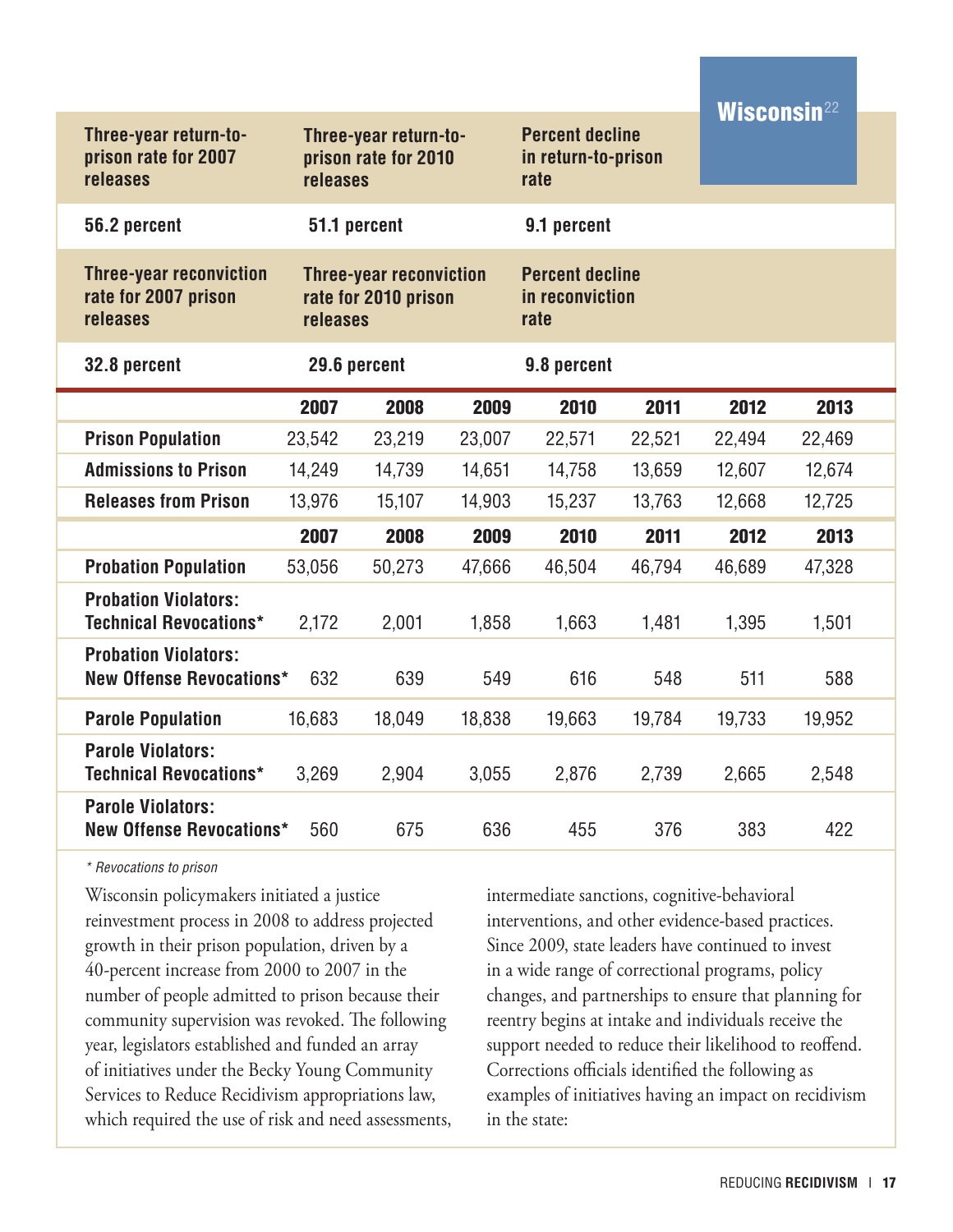■ *Case planning and risk assessment*. The Wisconsin Department of Corrections (WIDOC) uses an automated risk and needs assessment and a unified case planning system to assess individuals at intake into facilities or community corrections and reassess these individuals at various points during their sentence. Staff are in frequent contact with the individuals and regularly update case plans. All divisions and many agency partners share the same information system and are able to access assessments and information about program participation, which increases efficiency and ensures that interventions are appropriate for an individual's most current needs.

■ *Supporting employment readiness.* WIDOC partners with the state's 11 workforce development boards on the Windows to Work program, which offers comprehensive reentry services (3 to 9 months prior to release) and post-release

programming (for approximately 12 months after release) with a focus on skills training, financial literacy, and other assistance needed to help participants find and maintain employment.

■ *Alternative sanctions to reduce revocations.*  Before reforms in 2009, low-level violations often resulted in revocations to prison. Community corrections agents are now able to use shorter jail stays as an alternative to revocation for individuals on extended supervision.

■ *Investments in targeted services*. In 2011, WIDOC expanded a variety of interventions designed to increase community-based alternatives to revocation, including cognitive behavioral programming, alcohol and drug treatment, education, vocational and employment opportunities, and treatment for individuals with serious mental disorders.

## **The National Reentry Resource Center**

Established by the Second Chance Act, the National Reentry Resource Center (NRRC) provides education, training, and technical assistance to states, tribes, territories, local governments, community-based service providers, nonprofit organizations, and corrections institutions involved with prisoner reentry. The NRRC's mission is to advance the reentry field by disseminating information to and from policymakers, practitioners, and researchers and by promoting evidence-based principles and best practices.

The NRRC is administered by the U.S. Department of Justice's Bureau of Justice Assistance and is a project of the Council of State Governments Justice Center, in cooperation with the Urban Institute, the Association of State Correctional Administrators, the American Probation and Parole Association, the National Association of Counties, and other key partner organizations.

## **Recidivism Reduction in California**

It is impossible to consider national trends in corrections and recidivism without accounting for the oversized impact the state of California has on these trends. The size of its prison population and high reincarceration rate among people released from prison put the state in a category of its own. Coupling the sheer dimensions of the California system with the scope of the reforms that the state has enacted in recent years, the transformation of California's corrections system is on a scale unlike what any other state has experienced.

Until relatively recently, California incarcerated more adults in prison than any other state in the U.S. Prisons in the state were notoriously crowded. Report after report pointed to the state's failure to supervise parolees effectively; a 2003 report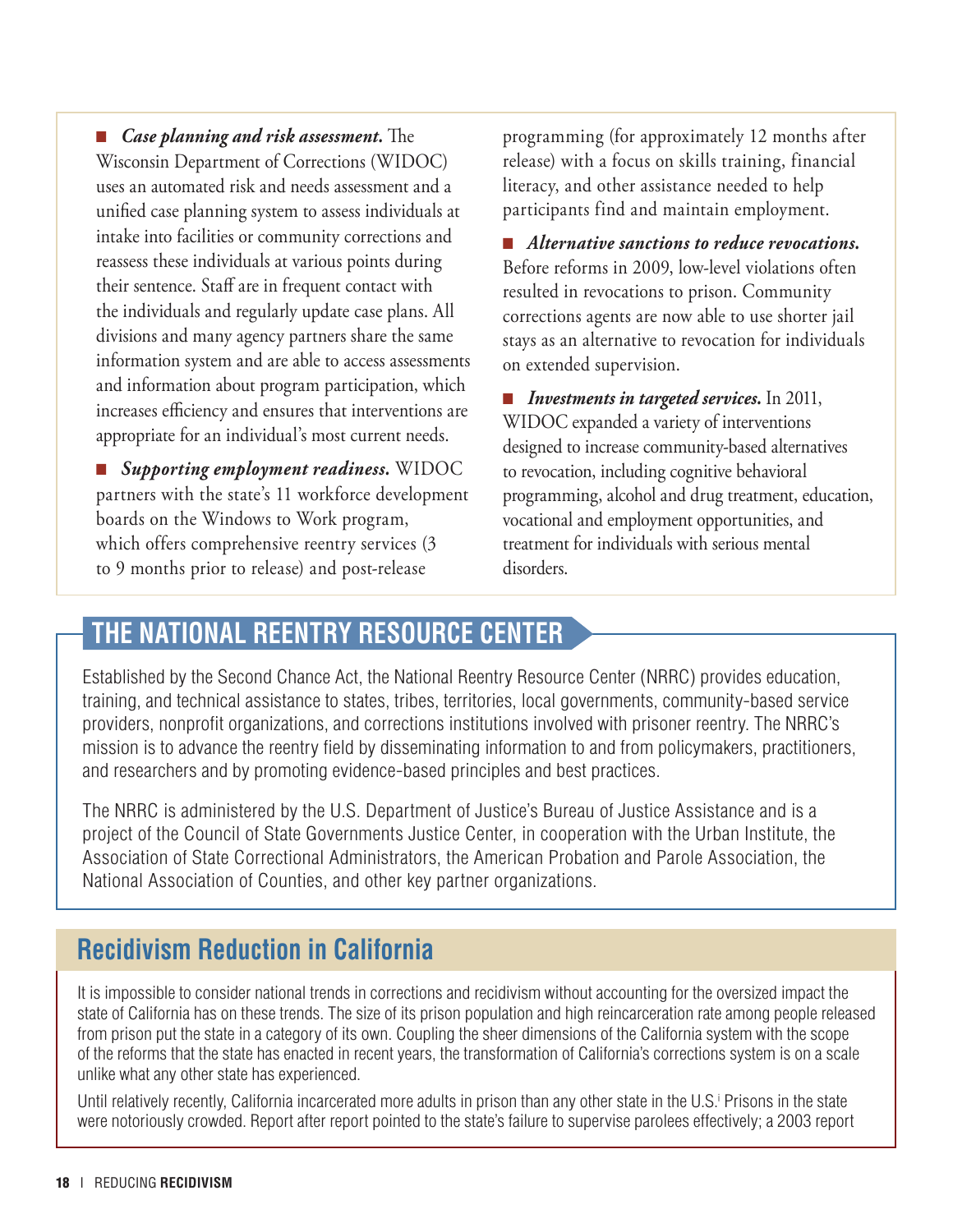found that 70 percent of the state's parole population returned to prison within 18 months of release, which was calculated to cost the state nearly \$1 billion per year.ii The size of the state's parole population and its high recidivism rates skewed national recidivism data; criminologists cited the Bureau of Justice Statistics' 2002 report on prisoners released in 1994 that showed national recidivism data that incorporated California data (51.8 percent) and that did not incorporate California data  $(40.1$  percent).<sup>iii</sup>

In the last three years, state leaders have fundamentally changed the policies of the California corrections system. Recognizing that parole revocations were a key driver of the prison population, lawmakers enacted Senate Bill (SB) 18 in 2009, which established a new type of "non-revocable" parole (NRP) for individuals, who, according to the validated risk assessment tool used by the California Department of Corrections and Rehabilitation (CDCR), did not pose a high risk to reoffend. Additional criteria were included in the statute that a person had to meet to be placed under NRP.iv Parole for people under NRP cannot be revoked for any reason; they can only be incarcerated again for a new crime.<sup>v</sup> Also enacted in 2009, SB 678 created the California Community Corrections Performance Incentive Program, which promoted the use of evidence-based strategies for reducing the rate of failure on probation. SB 678 also developed a mechanism for providing additional funding to probation departments via corrections expenditure savings realized through fewer revocations to prison.

Moving to comply with orders by federal court judges, the legislature enacted Assembly Bill (AB) 109 and AB 117. Known as the Public Safety Realignment Act of 2011, this law realigned custody responsibilities for a particular class of offenders those identified as non-violent, non-serious, and non-sex offenders—from state to local jurisdictions and transferred postrelease supervision responsibilities for this population from state parole officers to county probation officers.

Between 2010 and 2013, the state's prison population declined by 17 percent, a decline unmatched by any other state. The number of adults on parole has dropped even more dramatically—from 105,128 in 2010 to 45,585 in 2013, a 57-percent decline.

What has happened to recidivism rates during this period? Preliminary data from the first year of Public Safety Realignment implementation reveal promising trends. The most recent data available, which are current through 2012, all show declines in recidivism from the previous year.<sup>vi</sup> This includes returns to prison, rearrests, and reconvictions at one year, two years, and three years post-release. Changes in three-year reincarceration and reconviction rates since 2007 (the main point of reference used in this report) show even greater declines over a longer period of time.

| <b>Three-Year</b><br><b>Recidivism Metrics</b> | <b>Release</b><br><b>Cohort</b> | <b>Recidivism</b><br>Rate | <b>Release</b><br><b>Cohort</b> | Rate    | <b>Recidivism</b> | <b>Percent Change</b> |         |                       |
|------------------------------------------------|---------------------------------|---------------------------|---------------------------------|---------|-------------------|-----------------------|---------|-----------------------|
| Returns to Prison                              | 2007                            | 65.1%                     | 2009                            |         | 61.0%             | $-6.3%$               |         |                       |
| Reconvictions                                  | 2007                            | 51.5%                     | 2009                            |         | 49.1%             | $-4.7%$               |         |                       |
| <b>Correctional Metrics</b>                    | 2007                            | 2008                      | 2009                            | 2010    | 2011              | 2012                  | 2013    | <b>Percent Change</b> |
| <b>Prison Population</b>                       | 170,129                         | 170,020                   | 167,711                         | 162,006 | 147,051           | 132.624               | 134,333 | $-21.0%$              |
| Parole Population                              | 123,739                         | 120,730                   | 106,355                         | 105,128 | 98,719            | 56,342                | 45,585  | $-63.2\%$             |

*California's recidivism rates are based on fiscal year cohorts; all correctional metrics presented here are based on calendar year data.*

<sup>i</sup>E. Ann Carson and Daniela Golinelli, Prisoners in 2012 (Washington, DC: Bureau of Justice Statistics, U.S. Department of Justice, 2013), www.bjs.gov/ content/pub/pdf/p12tar9112.pdf.

ii Little Hoover Commission, *Back to the Community: Safe and Sound Parole Policies* (Sacramento: Little Hoover Commission, 2003), www.lhc.ca.gov/ studies/172/report172.pdf.

iii Patrick A. Langan and David J. Levin, *Recidivism of Prisoners Released in 1994* (Washington, DC: Bureau of Justice Statistics, U.S. Department of Justice, 2002), www.bjs.gov/content/pub/pdf/rpr94.pdf.

iv To be eligible, an individual must meet criteria as established under Penal Code section 3000.03. For these eligibility criteria, see www.cdcr.ca.gov/Parole/ Non\_Revocable\_Parole/pdf/Non\_Revocable\_Parole\_FAQs.pdf.

v "CDCR implements public safety reforms to parole supervision, expanded incentive credit for inmates," California Department of Corrections and Rehabilitation, accessed July 26, 2011, www.insidecdcr.ca.gov/2010/01/cdcr-implements-public-safety-reforms-to-parole-supervision-expanded-incentivecredits-for-inmates/.

vi California Department of Corrections and Rehabilitation, *Realignment Report: An Examination of Offenders Released from State Prison in the First Year of Public Safety Realignment* (Sacramento: California Department of Corrections and Rehabilitation, 2013), www.cdcr.ca.gov/Adult\_Research\_Branch/Research\_Documents/ Realignment\_1\_Year\_Report\_12-23-13.pdf; California Department of Corrections and Rehabilitation, *2013 Outcome Evaluation Report* (Sacramento: California Department of Corrections and Rehabilitation, 2013), www.cdcr.ca.gov/Adult\_Research\_Branch/Research\_Documents/Outcome\_Evaluation\_Report\_2013.pdf.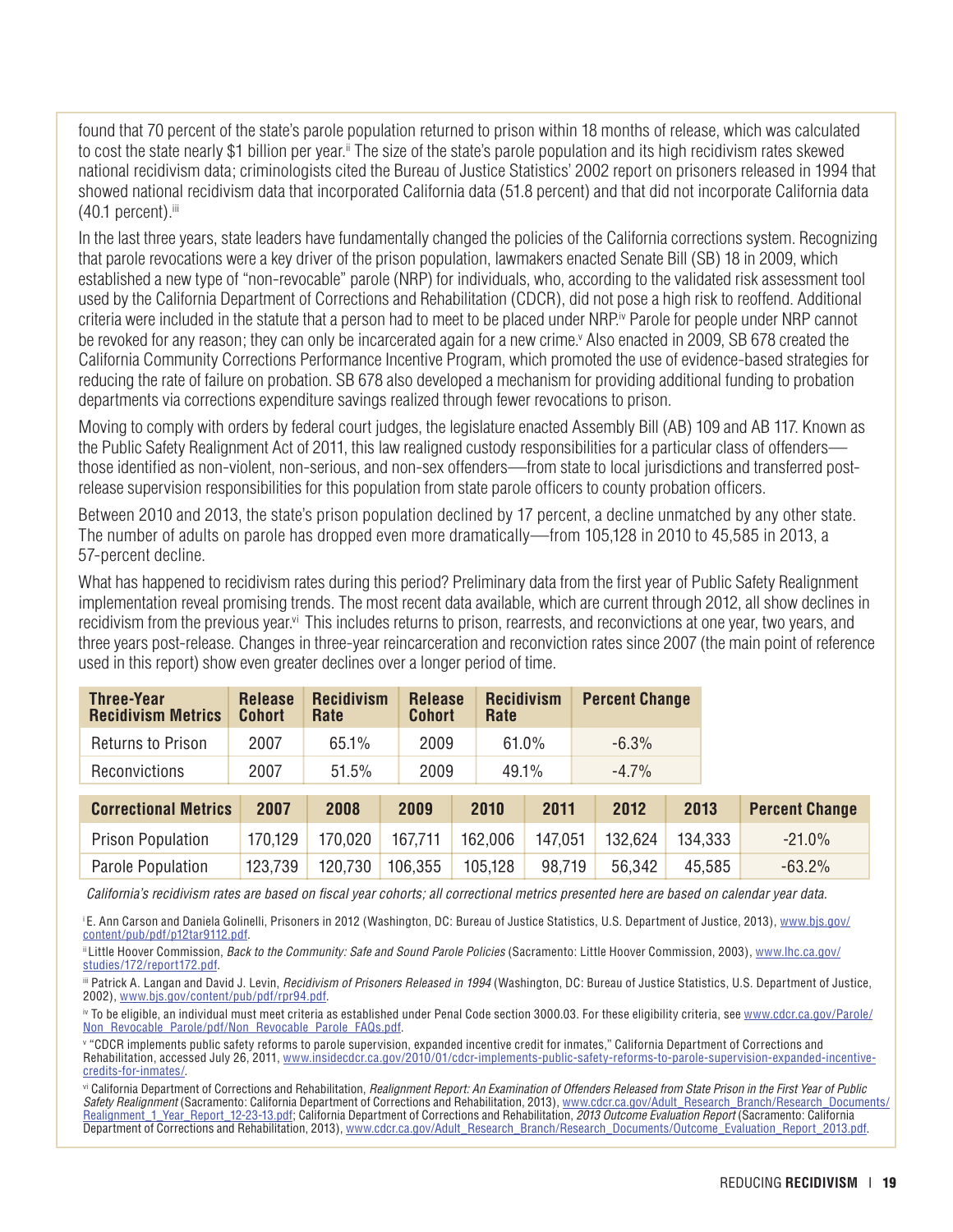## **Appendix: Additional Data on Recidivism, Incarceration, and Crime**

| <b>One-Year Returns</b><br>to Prison | <b>Prior to</b><br>2007  | 2007                     | 2008  | 2009  | 2010  | 2011                     | 2012  |
|--------------------------------------|--------------------------|--------------------------|-------|-------|-------|--------------------------|-------|
| Colorado                             | $\overline{\phantom{a}}$ | 33.0%                    | 33.0% | 34.0% | 32.0% | 29.0%                    | 30.0% |
| Connecticut                          |                          | 22.2%                    | 19.5% | 18.5% | 18.4% | 17.2%                    | 18.3% |
| Georgia                              |                          | 10.5%                    | 8.8%  | 8.5%  | 7.9%  | 8.2%                     | 8.8%  |
| North Carolina                       | 12.7%                    | $\overline{\phantom{a}}$ |       | 12.0% |       | 11.1%                    | 10.2% |
| Pennsylvania                         |                          | 23.4%                    | 22.0% | 20.1% | 22.5% | 24.4%                    | 24.7% |
| Rhode Island                         | 31.8%                    | $\overline{\phantom{a}}$ |       | 30.6% | 31.2% | $\overline{\phantom{a}}$ | 33.2% |
| South Carolina                       |                          | 13.1%                    | 12.3% | 11.9% | 9.9%  | $\overline{\phantom{a}}$ | 8.2%  |
| Wisconsin                            |                          | 32.4%                    | 31.6% | 31.9% | 30.0% | 28.6%                    | 27.0% |

| <b>Three-Year Returns</b><br>to Prison | <b>Prior to</b><br>2007  | 2007                         | 2008                     | 2009                         | 2010  |
|----------------------------------------|--------------------------|------------------------------|--------------------------|------------------------------|-------|
| Colorado                               |                          | 52.0%                        | 52.0%                    | 50.0%                        | 49.0% |
| Connecticut                            | $\overline{\phantom{a}}$ | 43.9%                        | 41.4%                    | 40.3%                        | 40.0% |
| Georgia                                | -                        | 28.9%                        | 27.6%                    | 26.6%                        | 26.0% |
| North Carolina                         | 35.8%                    | $\qquad \qquad \blacksquare$ |                          | $\qquad \qquad \blacksquare$ | 28.9% |
| Pennsylvania                           |                          | 43.9%                        | 43.0%                    | 38.9%                        | 40.8% |
| Rhode Island                           | 54.0%                    | $\overline{\phantom{0}}$     | $\overline{\phantom{0}}$ | 47.8%                        | 48.9% |
| South Carolina                         |                          | 33.5%                        | 30.6%                    | 29.4%                        | 27.5% |
| Wisconsin                              |                          | 56.2%                        | 53.4%                    | 51.9%                        | 51.1% |

| <b>National Crime Figures,</b><br>2007 and 2012 | 2007  | <b>Index Crime Rate</b><br>2012 | <b>Change</b> | 2007 | <b>BJS Incarceration Rate</b><br>2012 | <b>Change</b> |
|-------------------------------------------------|-------|---------------------------------|---------------|------|---------------------------------------|---------------|
| Colorado                                        | 3,351 | 2,994                           | $-10.7%$      | 472  | 392                                   | $-17.0%$      |
| Connecticut                                     | 2,772 | 2,423                           | $-12.6\%$     | 413  | 333                                   | $-19.4%$      |
| Georgia                                         | 4,381 | 3,790                           | $-13.5%$      | 569  | 542                                   | $-4.8%$       |
| North Carolina                                  | 4,548 | 3,723                           | $-18.1%$      | 364  | 357                                   | $-1.9%$       |
| Pennsylvania                                    | 2,780 | 2,515                           | $-9.5%$       | 363  | 398                                   | 9.6%          |
| Rhode Island                                    | 2,826 | 2,825                           | $-0.04\%$     | 235  | 190                                   | $-19.2%$      |
| South Carolina                                  | 5,081 | 4,381                           | $-13.8%$      | 527  | 458                                   | $-13.1%$      |
| Wisconsin                                       | 3,135 | 2,734                           | $-12.8%$      | 398  | 357                                   | $-10.3%$      |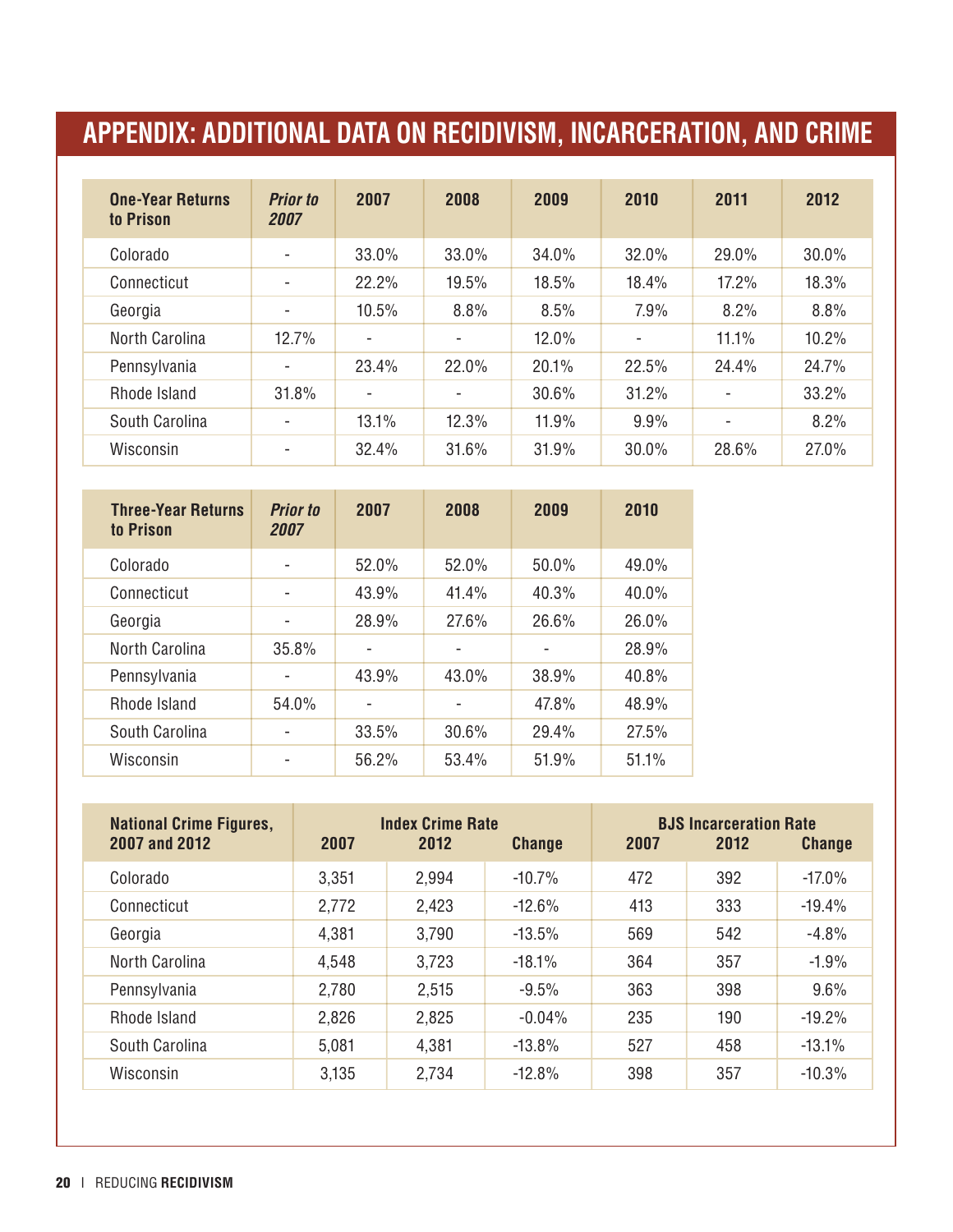| <b>Index Crime</b><br>Rates, by Year | 2007  | 2008  | 2009  | 2010  | 2011  | 2012  |
|--------------------------------------|-------|-------|-------|-------|-------|-------|
| Colorado                             | 3,351 | 3,175 | 3,010 | 2,998 | 2,910 | 2,994 |
| Connecticut                          | 2,772 | 2,798 | 2,649 | 2,471 | 2,428 | 2,423 |
| Georgia                              | 4,381 | 4,494 | 4,101 | 4,042 | 4,015 | 3,790 |
| North Carolina                       | 4,548 | 4,510 | 4,068 | 3,806 | 3,847 | 3,723 |
| Pennsylvania                         | 2,780 | 2,822 | 2,581 | 2,540 | 2,587 | 2,515 |
| Rhode Island                         | 2,836 | 3,098 | 2,871 | 2,819 | 2,909 | 2,825 |
| South Carolina                       | 5,081 | 4,971 | 4,584 | 4,508 | 4,518 | 4,381 |
| Wisconsin                            | 3.135 | 3,038 | 2,871 | 2,758 | 2,700 | 2,734 |

| <b>Incarceration</b><br>Rates, by Year | 2007 | 2008 | 2009 | 2010 | 2011 | 2012 |
|----------------------------------------|------|------|------|------|------|------|
| Colorado                               | 472  | 472  | 454  | 452  | 427  | 392  |
| Connecticut                            | 413  | 407  | 383  | 372  | 350  | 333  |
| Georgia                                | 569  | 543  | 565  | 563  | 547  | 542  |
| North Carolina                         | 364  | 370  | 372  | 371  | 362  | 357  |
| Pennsylvania                           | 363  | 390  | 407  | 402  | 403  | 398  |
| Rhode Island                           | 235  | 239  | 211  | 198  | 197  | 190  |
| South Carolina                         | 527  | 521  | 515  | 492  | 473  | 458  |
| Wisconsin                              | 398  | 399  | 395  | 386  | 385  | 357  |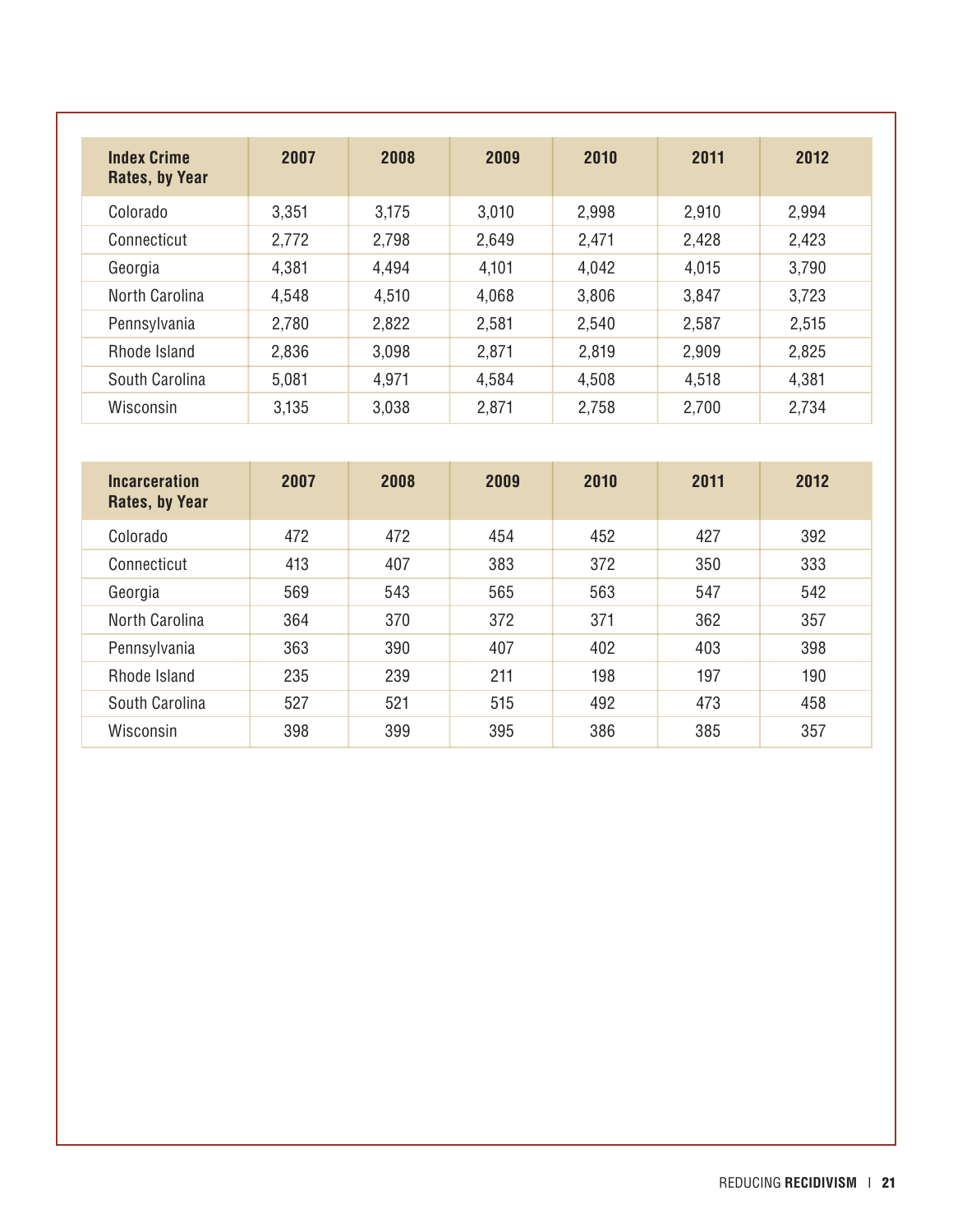### **endnotes**

<sup>1</sup> The most notable of these studies is Douglas Lipton, Robert Martinson, and Judith Wilks' 1975 publication *The Effectiveness of Correctional Treatment: A Survey of Treatment Evaluation Studies.*

2 California, Delaware, Georgia, Nebraska, New Jersey, New York, and West Virginia are examples of states where governors highlighted reentry and recidivism-reduction efforts in their 2014 state-of-the-state addresses.

<sup>3</sup> A requirement of the Second Chance Act Adult Reentry Demonstration program is that grantees form a reentry task force that includes state and local stakeholders. Since 2009, adult demonstration grants have been awarded to 67 counties, cities, and tribes and to state-level agencies in 30 states. In addition, in 2008, Public/Private Ventures highlighted a number of cities' reentry task forces in the publication *From Options to Action: A Roadmap for City Leaders to Connect Formerly Incarcerated Individuals to Work.*

4 Council of State Governments Justice Center, *States Report Reductions in Recidivism* (New York: Council of State Governments Justice Center, 2012), csgjusticecenter.org/documents/0000/1569/9.24.12\_ Recidivism\_Reductions\_9-24\_lo\_res.pdf.

5 Matthew R. Durose, Alexia D. Cooper, and Howard N. Snyder, *Recidivism of Prisoners Released in 30 States in 2005: Patterns from 2005 to 2010* (Washington, DC: Bureau of Justice Assistance, U.S. Department of Justice, 2014), www. bjs.gov/content/pub/pdf/rprts05p0510.pdf.

6 The Association of State Correctional Administrators' Performance Measures Committee defines recidivism as a return to prison and has developed a set of standards for measuring outcomes to promote more uniform definitions across states. For more information, visit the project's website at www.asca.net/projects/1.

7 Recidivism is defined as a return to prison or inmate status in Colorado within three years of release for either new criminal activity or a technical violation of parole, probation, or non-departmental community placement. Colorado's recidivism rates are based on calendar year cohorts; criminal justice trends are based on fiscal year data.

8 Colorado Commission on Criminal and Juvenile Justice, *Colorado Commission on Criminal and Juvenile Justice 2008 Annual Report* (Denver: Colorado Department of Public

Safety, 2008), www.ccjrc.org/pdf/CCCJJ\_2008\_Report.pdf.

9 Elizabeth Drake, Steve Aos, and Marna Miller, "Evidence-Based Public Policy Options to Reduce Crime and Criminal Justice Costs: Implications in Washington State," *Victims and Offenders* 4 (2009): 170–96, www.wsipp.wa.gov/ rptfiles/09-00-1201.pdf.

<sup>10</sup> For additional information, see the American Probation and Parole Association's recent publication focusing on evidence-based practices in community supervision: American Probation and Parole Association, *Effective Responses to Offender Behavior: Lessons Learned for Probation and Parole Supervision* (Lexington: American Probation and Parole Association, 2013), www.appa-net.org/eWeb/docs/ APPA/pubs/EROBLLPPS-Report.pdf.

11 Council of State Governments Justice Center, *The National Summit on Justice Reinvestment and Public Safety* (New York: Council of State Governments Justice Center, 2011), csgjusticecenter.org/wp-content/uploads/2012/08/ JR Summit Report Final.pdf.

<sup>12</sup> Available at csgjusticecenter.org/reentry/reentry-checklists.

<sup>13</sup> Recidivism is calculated for sentenced inmates released from CTDOC and subsequently returned to custody for new convictions or technical violations within the specified follow-up period (one, two, and three years). Connecticut's recidivism rates are based on calendar year cohorts; criminal justice trends are based on calendar year data.

<sup>14</sup> Probation revocations dropped from 400 in July 2003 to 200 in September 2005.

<sup>15</sup> Recidivism is calculated as the conviction for a new felony within a specified tracking period for (1) Georgia inmates released from DOC custody, and (2) Georgia probationers either starting or successfully completing their probationary sentences. Follow-up periods range from 6 months to 180 months, but the most commonly reported rate is 36 months, or 3 years. Georgia also calculates return-to-prison rates for the same array of tracking periods. Georgia's recidivism rates are based on fiscal year cohorts; criminal justice trends are based on fiscal year data.

<sup>16</sup> In general, North Carolina defines recidivism broadly to cover the offender's possible span of re-involvement in the North Carolina criminal justice system, to include rearrests, reconvictions, and reincarcerations. For this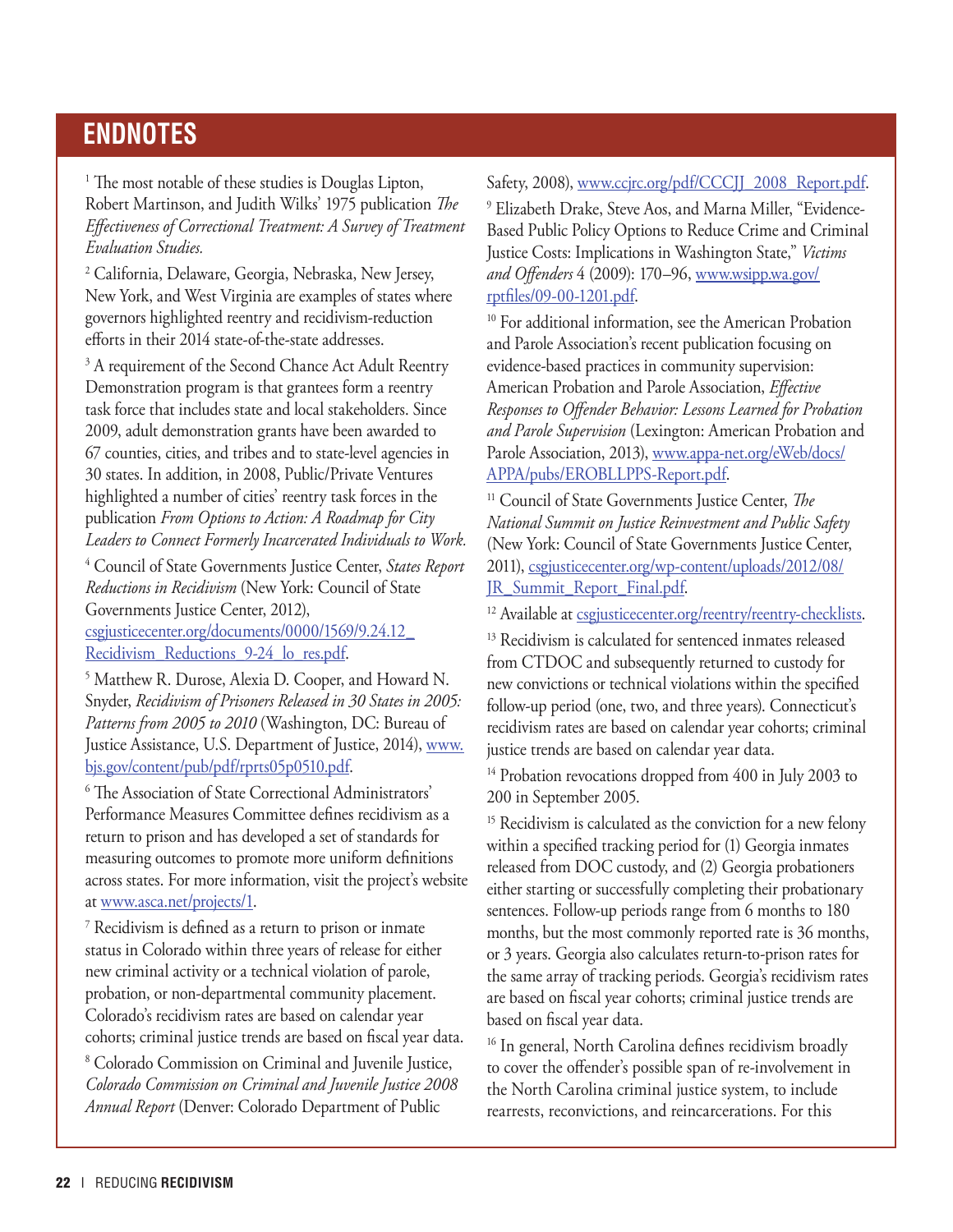report, reincarceration is defined as any return to a North Carolina prison for a new criminal offense or revocation of parole, post-release, or probation supervision. These figures represent rates of returns to North Carolina state prisons. Official recidivism rates are produced on schedules according to North Carolina statutes. These rates should not be confused with or compared to official re-incarceration rates because different methodologies may have been employed in providing data for this report. For more information on recidivism statistics for North Carolina, please link to www.nccourts.org/Courts/CRS/ Councils/spac/Publication/Recidivism/AdultRec.asp. North Carolina's recidivism rates are based on calendar year cohorts; criminal justice trends are based on fiscal year data.

<sup>17</sup> Recidivism is calculated as the return to state DOC custody (which may include prison, county jail, or a Parole Violator Center) for Pennsylvania state inmates released and subsequently re-incarcerated within the specified follow-up period (one or three years). Pennsylvania also calculates rearrest rates; the first instance of a re-arrest or re-incarceration event is counted toward the state's overall recidivism rate. Please note that the latest 1-year and 3-year recidivism rates are not yet published and should be considered preliminary at this time. Pennsylvania's recidivism rates are based on calendar year cohorts; criminal justice trends are based on calendar year data.

<sup>18</sup> Rhode Island defines recidivism as sentenced releases who return to RIDOC as sentenced commitments. The release cohorts include all release events from incarceration including offenders released to probation and parole supervision, as only 8 percent of sentenced releases are released to parole supervision and upwards of 90 percent of inmates who expire a sentence have probation supervision upon release. Additionally, because Rhode Island operates a unified correctional system, both misdemeanor and felony level offenders are included in the release cohorts. As 60 to 65 percent of Rhode Island's sentenced population are committed for less than 6 months, it is possible that individual offenders can be released from sentenced

incarceration more than one time in a calendar year and therefore be included as a sentenced release multiple times in a release cohort. Due to these short sentences, RIDOC's definition of recidivism is based on release events and not individual people. Rhode Island's recidivism rates are based on calendar year cohorts; criminal justice trends are based on calendar year data.

19 James Bonta and Don A. Andrews, *Risk-Need-Responsivity Model for Offender Assessment and Rehabilitation* (Ottawa: Public Safety Canada, 2007).

20 In South Carolina, recidivism is calculated for SCDC state inmates released from custody and subsequently returned to prison within the specified follow-up period (one, two, or three years). An SCDC state inmate is an individual who received a prison sentence of greater than 90 days. South Carolina's recidivism rates are based on fiscal year cohorts; criminal justice trends are based on fiscal year data.

21 Bureau of Justice Assistance, *Fact Sheet on Second Chance Act Grant Program Accomplishments: October 2009 – September 2013* (Washington, DC: Bureau of Justice Assistance, U.S. Department of Justice, 2014), www.bja. gov/Publications/SCA-FS-Oct09-Sep13.pdf; Office of Juvenile Justice and Delinquency Prevention, *Fact Sheet on OJJDP Second Chance Act Grant Program Accomplishments: July 2009 – June 2013* (Washington, DC: Bureau of Justice Assistance, U.S. Department of Justice, 2014), www.ojjdpdctat.org/help/SCAFactSheetJan2009Jun2013.pdf.

22 In Wisconsin, recidivism is defined as a criminal offense resulting in a new conviction and sentence to WI DOC (probation or prison) during the specified follow-up period (one or three years). The date of the offense is the date of the recidivism event. For this report, Wisconsin also calculated re-incarceration rates which can include shortterm admissions for offenders who have violated the terms and conditions of supervision, but have not been revoked. Wisconsin's recidivism rates are based on calendar year cohorts; criminal justice trends are based on calendar year data.